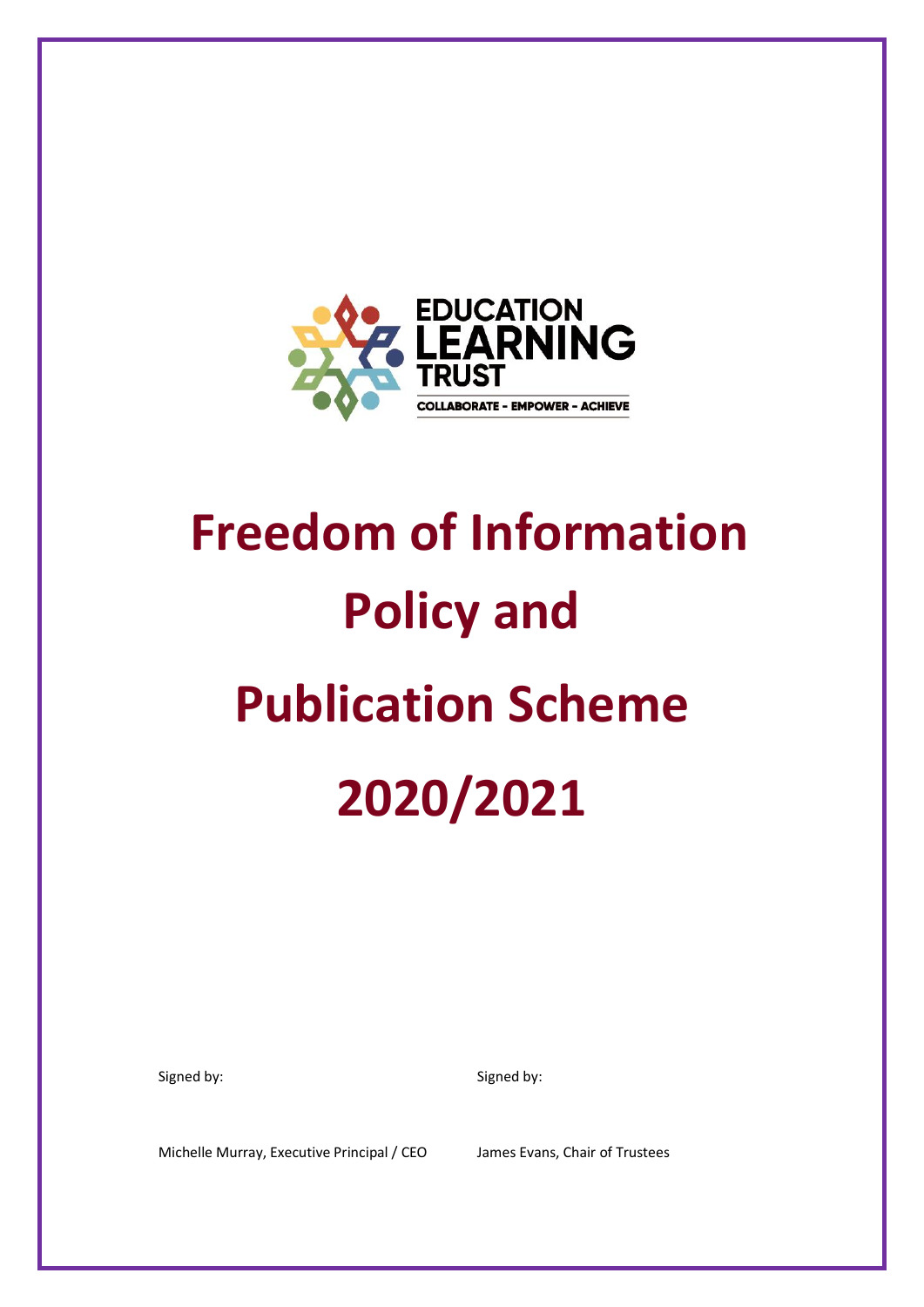

Date: 11/10/2020 Date: 11/10/2020

# **Revision History**

| <b>Date</b> | <b>Document</b><br><b>Version</b> | <b>Document Revision History</b>                                                                                                                               | Document Author / Reviser |
|-------------|-----------------------------------|----------------------------------------------------------------------------------------------------------------------------------------------------------------|---------------------------|
| 25/09/2019  | 1.0                               | Addition of scheme of publication, FOI<br>Flowchart & reformatting.                                                                                            | Jill Jones, SBM           |
|             |                                   | Ratified on 25/09/2019 by Trust Board then<br>circulated to Academies                                                                                          |                           |
| Sept 2020   | 1.1                               | Annual document review                                                                                                                                         | J Jones, ELT Primary SBM  |
|             |                                   | Evidence log - appendix 4 added - no further<br>changes.                                                                                                       |                           |
|             |                                   | Approved on 11/10/20 following Trust Board<br>meeting on 25/09/20, circulated to Admin<br>Managers/Headteachers on 11/10/20 to<br>circulate to staff and AGBs. |                           |
|             |                                   |                                                                                                                                                                |                           |
|             |                                   |                                                                                                                                                                |                           |
|             |                                   |                                                                                                                                                                |                           |
|             |                                   |                                                                                                                                                                |                           |
|             |                                   |                                                                                                                                                                |                           |

# **Contents**

| 2. |  |
|----|--|
| 3. |  |
|    |  |
| 5. |  |
| 6. |  |
|    |  |
|    |  |
| 9. |  |
|    |  |
|    |  |
|    |  |
|    |  |
|    |  |
|    |  |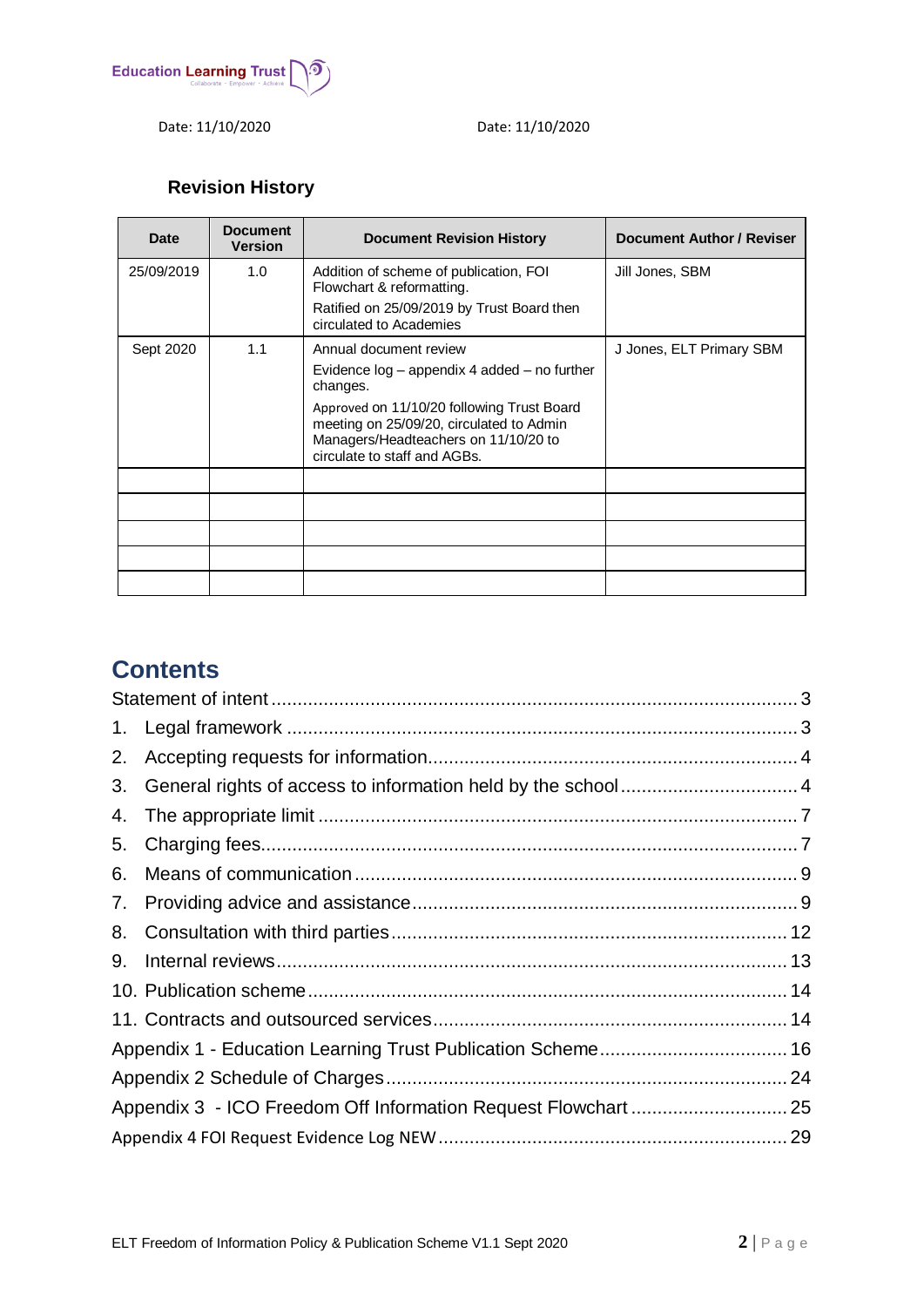## <span id="page-2-0"></span>**Statement of intent**

As an educational provider, the Education Learning Trust has an obligation to publish a freedom of information statement, outlining how we will meet our duties under the Freedom of Information Act 2000 and associated regulations. The development and effective implementation of this policy fulfils that requirement. In addition it also covers requests relating to matters under the Environment Information Regulations 2004 ("EIR"), namely requests about air, water, land, natural sites, built environment, flora and fauna, and health and any decisions and activities affecting any of these.

More specifically, this policy outlines our school's policy and procedures for:

- The release and publication of private data and public records.
- Providing applicants with advice and assistance throughout the duration of their requests.

It also clarifies our position regarding the appropriate limit to the costs incurred by the school in obtaining any requested information, and on charging fees for its provision.

## <span id="page-2-1"></span>**1. Legal framework**

- 1.1 This policy has due regard to the following legislation:
	- The General Data Protection Regulation
	- The Data Protection Act 2018
	- The Freedom of Information Act 2000
	- The Freedom of Information and Data Protection (Appropriate Limit and Fees) Regulations 2004
	- Environmental Information Regulations 2004
- 1.2 This policy also has due regard to guidance, including, but not limited to, the following:
	- Cabinet Office (2018) 'Freedom of Information Code of Practice'
	- ICO (2016) 'Model publication scheme'
	- ICO (2016) 'Duty to provide advice and assistance (section 16)'
	- ICO (2015) 'Time limits for compliance under the Freedom of Information Act (section 10)'

1.3 This policy will be viewed in conjunction with the following other school policies: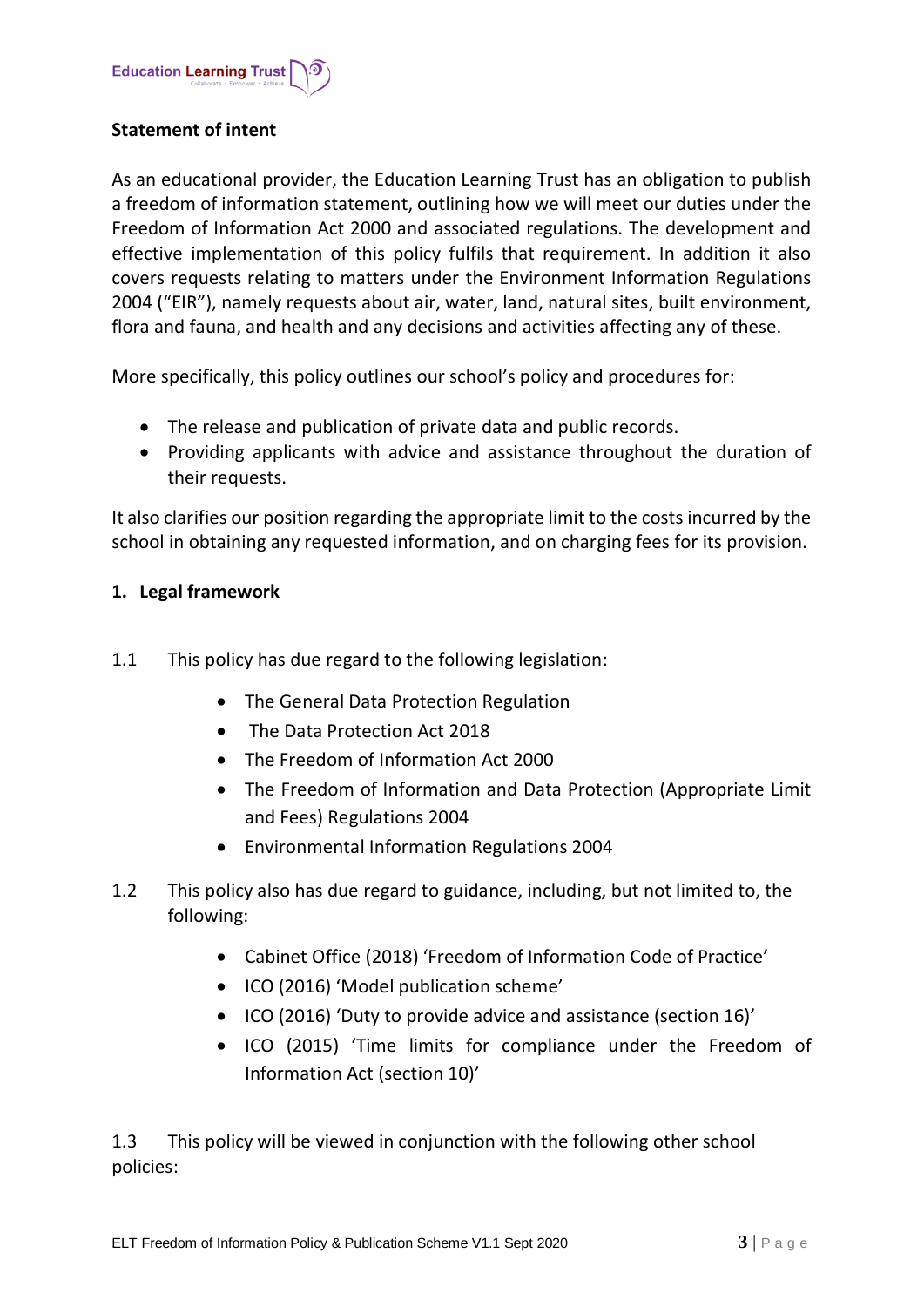

- Data Protection Policy
- Subject Access Request Policy

# <span id="page-3-0"></span>**2. Accepting requests for information**

- 2.1The school will only deal with FOA requests for information under this policy that are valid. A valid FOI request must meet all of the following criteria:
	- It is in writing (this includes requests sent to the school's official social media accounts)
	- It states the name of the applicant (not a pseudonym) and an address for correspondence (including email addresses)
	- It adequately describes the information requested there must be enough information to be able to identify and locate the information
	- Not be a request falling under the Data Protection Act 2018 (i.e. be a request for information about the applicant or their child).
- 2.2 A request will be treated as made in writing if it meets all of the following requirements:
	- It is transmitted by electronic means
	- It is received in legible form
	- It is capable of being used for subsequent reference

**2.3** Where a request is submitted in a foreign language, the school is not expected to obtain a translation of the request. For the request to be processed, the school will ask the applicant to provide their request in English.

2.4 The school will publish details of its procedures for dealing with requests for information on the website, including the following contact details:

Email addresses of the school offices to contact them by email: [admin@meadowbank.stockport.sch.uk](mailto:admin@meadowbank.stockport.sch.uk) [admin@bgps.org.uk](mailto:admin@bgps.org.uk) [office@gatleyprimary.com](mailto:office@gatleyprimary.com)

Further information is published in the ELT Scheme of Publication in Appendix 1.

# <span id="page-3-1"></span>**3. General rights of access to information held by the school**

3.1 Provided that the request meets the requirements set out in [section 2](#page-3-0) of this policy, the school will comply with its duty to: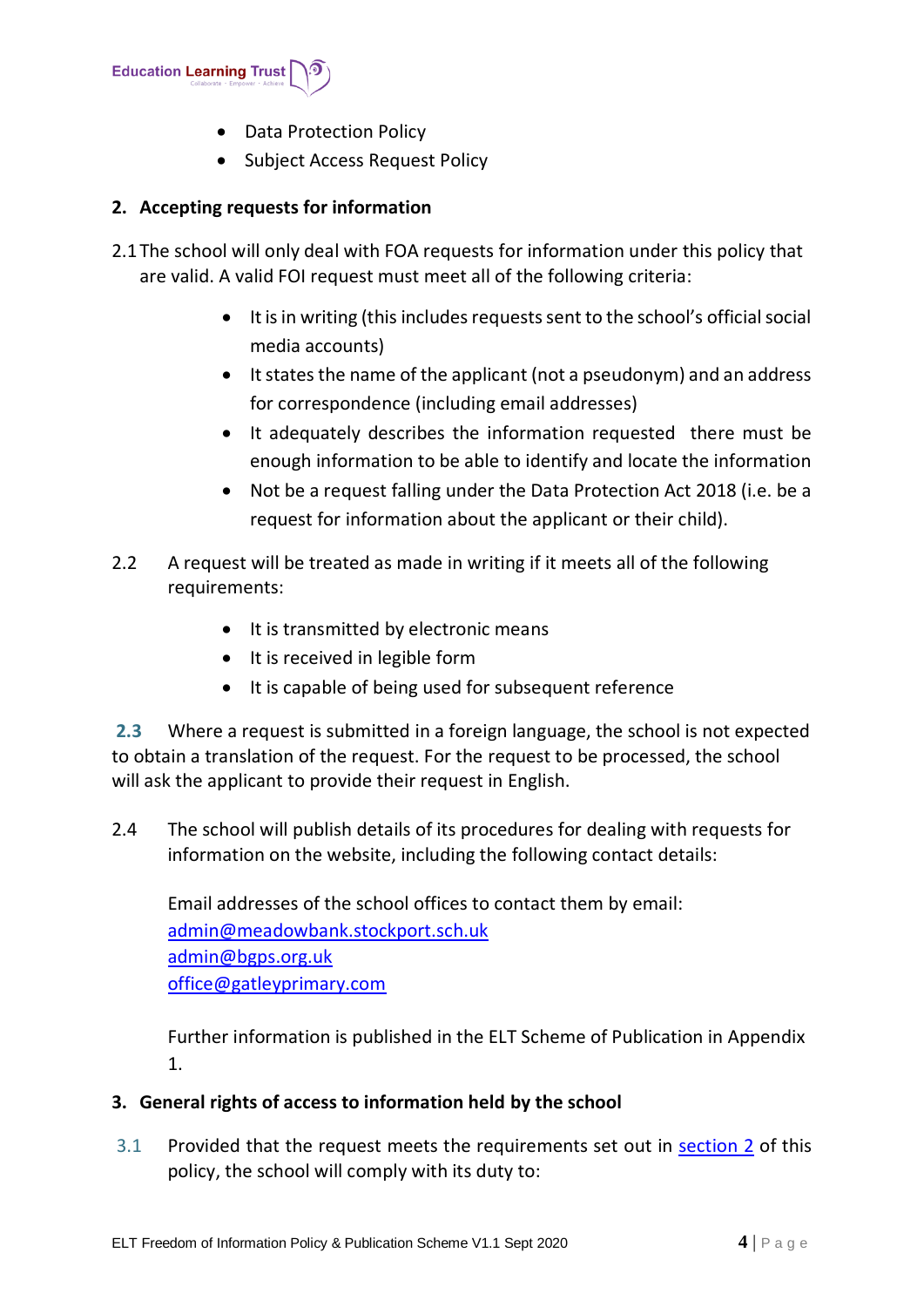

Confirm or deny to any person making a request for information to the school, whether it holds information of the description specified in the request.

3.2 Provide the documentation, if the school confirms that it holds the requested information.

The duties outlined in 3.1 will be completed no later than 20 school days (i.e. excluding weekdays and school holidays), or 60 working days if this is shorter, from receipt of the request.

- 3.3 Where a fee is charged, the timeframe within which the school has to respond to the request begins from the day the fee is received.
- 3.4 The school will not comply with section 3.1 of this policy where:
	- The school reasonably requires further information to meet a freedom of information request, has informed the applicant of this requirement, but was not subsequently supplied with that further information.
	- The information is no longer readily available as it is contained in files that have been placed in archive storage or is difficult to access for similar reasons.
	- A request for information is exempt under section 2 of the Freedom of Information Act 2000.
	- The cost of providing the information exceeds the appropriate limit.
	- The request is vexatious.
	- The request is a repeated request from the same person made within 60 consecutive working days of the initial one.
	- A fee notice was not honoured.
	- The requested information is not held by the school for the purposes of the school's business.
- 3.5 Where information is, or is thought to be, exempt, the school will, within 20 school days, give notice to the applicant which:
	- States that fact.
	- Specifies the exemption in question.
- 3.6 If information falls within scope of a qualified exemption and the school needs additional time to consider the public interest test, the school may extend the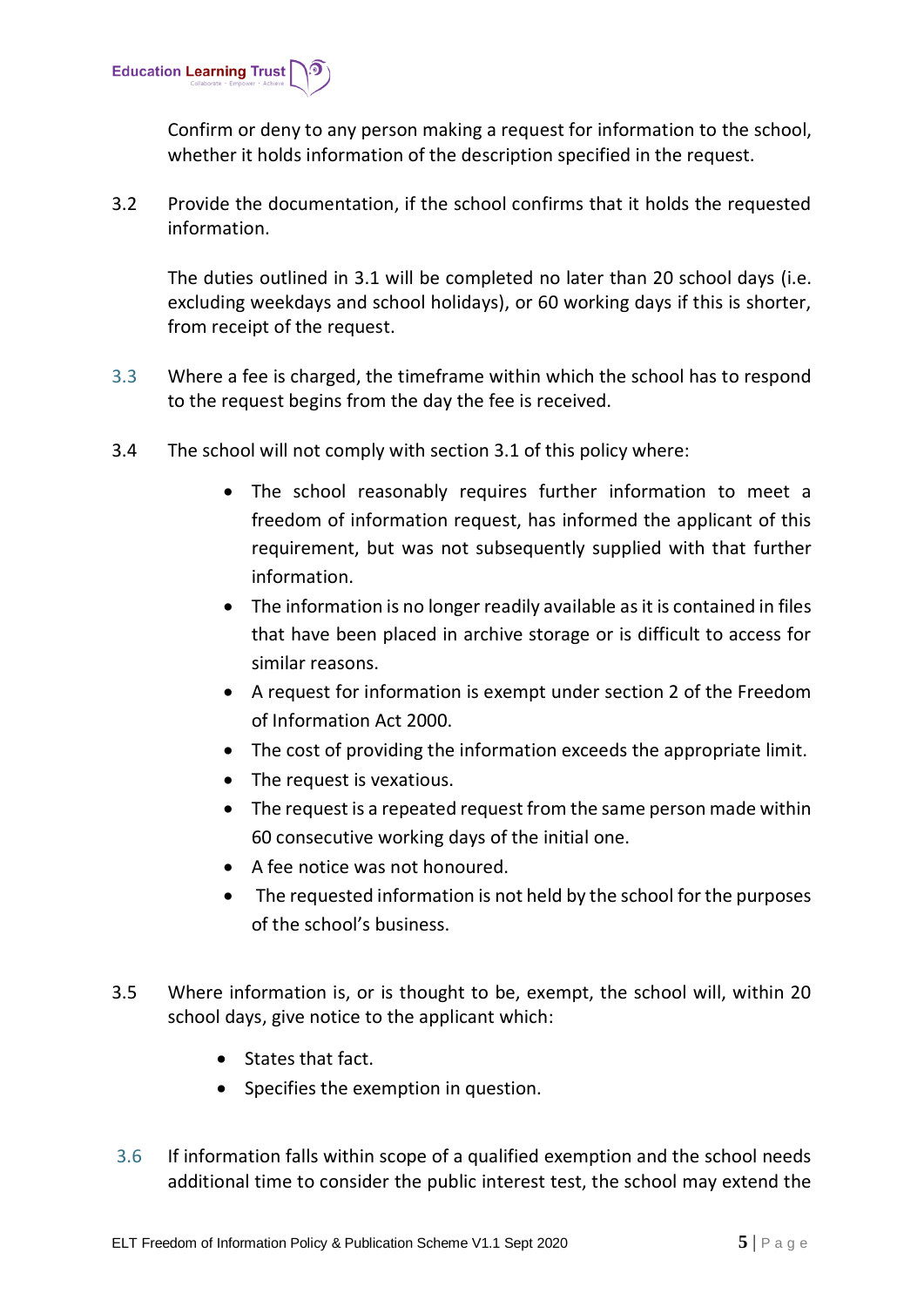

deadline. In most cases, the extension will exceed no more than a further 20 school days; however, the actual length of the extension will be decided on a case-by-case basis.

- 3.7 Where a public interest test extension is required, the school will write to the applicant to inform them of this, stating the following information:
	- Which exemption(s) the extension relies on and why
	- A revised deadline for when the applicant will receive their response
- 3.8 Where a deadline has to be further extended, the school will write to the applicant again, stating the information outlined in 3.7.
- 3**.**9 Requests for information that is not recorded by the school (e.g. requests for explanations, clarification of policy and comments on the school's business) will not be considered valid requests. In these cases, the applicant will be provided with an explanation of why their request will not be treated under the Freedom of Information Act 2000 and the school will respond to the applicant through other channels as appropriate.
- 3.10 The information provided to the applicant will be in the format that they have requested, where possible.
- 3.11 Where it is not possible to provide the information in the requested format, the school will assist the applicant by discussing alternative formats in which it can be provided.
- 3.12 The information provided will also be in the language in which it is held, or another language that is legally required.
- 3.13 If, under relevant disability and discrimination regulations, the school is legally obliged to provide the information in other forms and formats, it will do so.
- 3.14 In some cases, a request may be dealt with under more than one access regime, e.g. if the request involves both information about the school and personal information, it will be dealt with under the Freedom of Information Act 2000 and the Data Protection Act 2018.
- 3.15 Staff are made aware that it is a criminal offence to alter, deface, block, erase, destroy or conceal any information held by the school with the intention of preventing disclosure following a request. We will take all reasonable steps to ensure that records that are subject to a request for information are not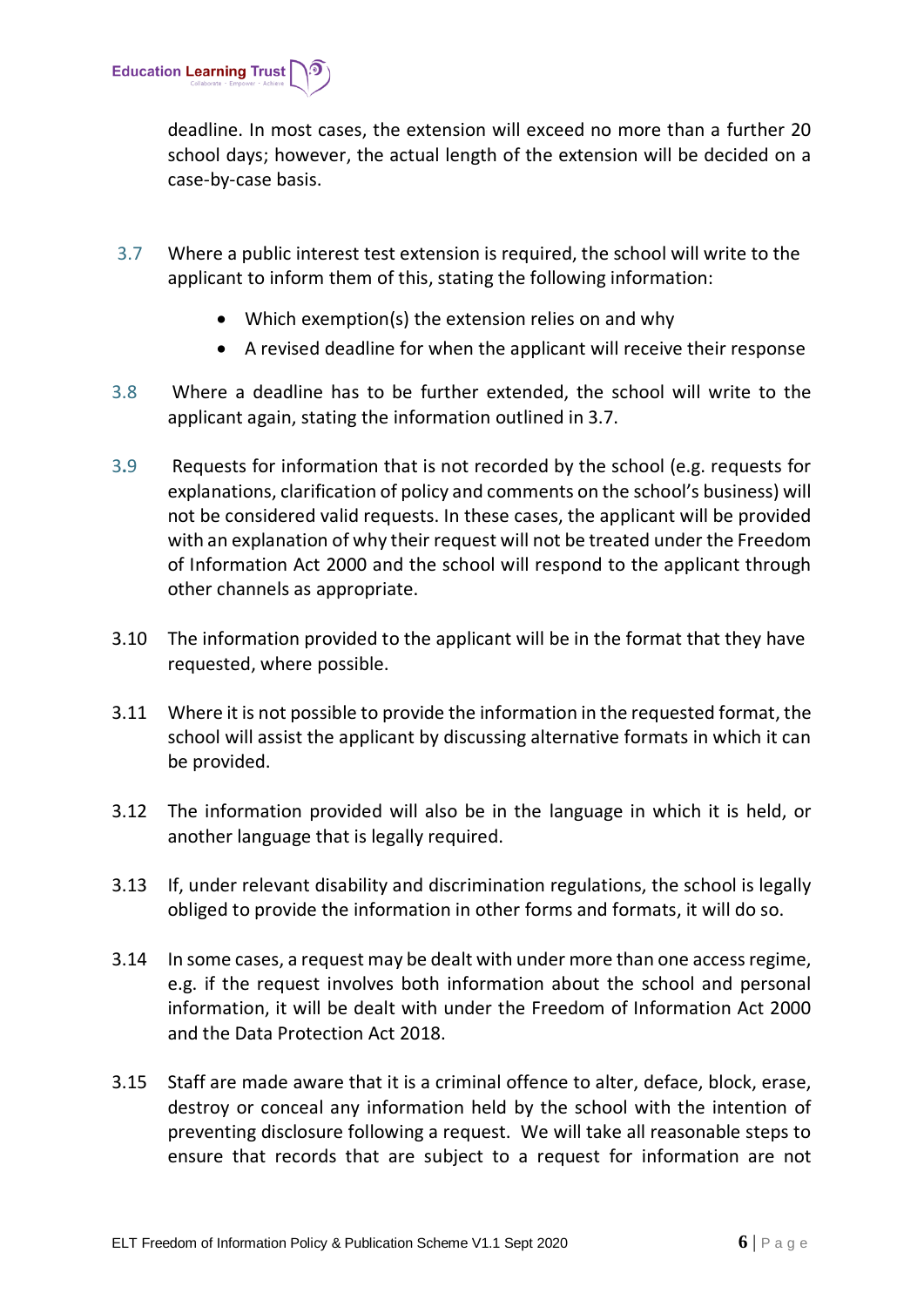

deleted or amended by anyone within the School once the request has been received and until it has been responded to.

#### <span id="page-6-0"></span>**4. The appropriate limit**

- 4.1 The school will not comply with any freedom of information request that exceeds the statutorily imposed appropriate limit of £450.
- 4.2 When determining whether the cost of complying with a freedom of information request is within the appropriate limit, the school will take account only of the costs we reasonably expect to incur in relation to:
	- Determining whether it holds the information.
	- Locating the information, or a document which may contain the information.
	- Retrieving the information, or a document which may contain the information.
	- Extracting the information from a document containing it.
	- Costs related to the time spent by any person undertaking any of the activities outlined in section 4.2 of this policy on behalf of the school, are to be estimated at a rate of £25 per person per hour.
- **4.3** The school is not required to search for information in scope of a request until it is within the cost limit.
- **4.4** If responding to one part of a request would exceed the cost limit, the school does not have to respond to any other parts of the request.
- 4.5 Where multiple requests for information are made to the school within 60 consecutive working days of each other, either by a single person or by different persons who appear to be acting in concert, the estimated cost of complying with any of the requests is to be taken to be the total costs to the school of complying with all of them.

# <span id="page-6-1"></span>**5. Charging fees**

5.1 The provision of information in response to a request made under the FOIA generally does not attract a fee. However, the school may, within 20 school days, give an applicant who has requested information from the school, a written notice stating that a fee is to be charged for the school's compliance.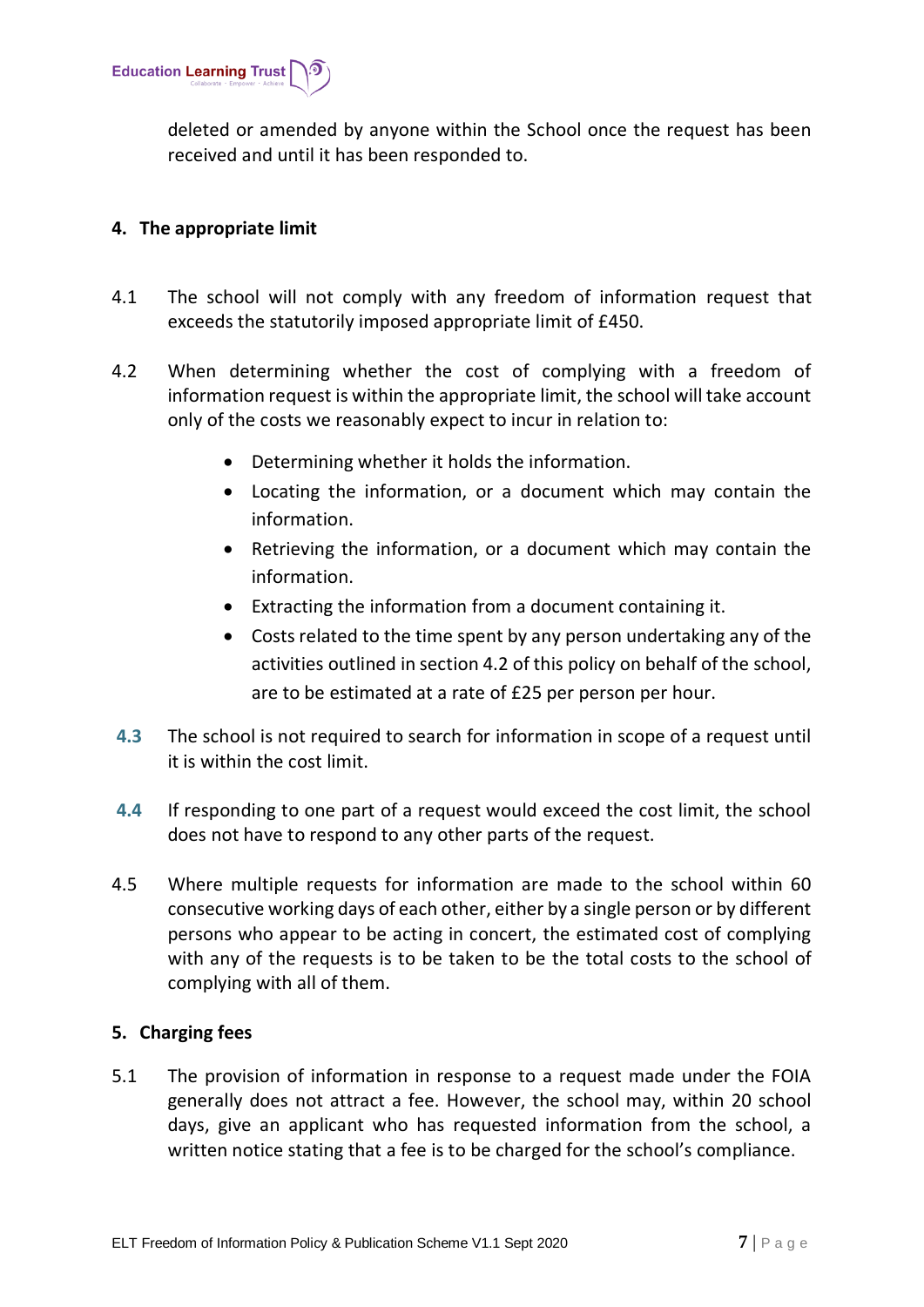

- 5.2 Charges may be made for disbursements, such as the following:
	- Production expenses, e.g. printing and photocopying
	- Transmission costs, e.g. postage
	- Complying with the applicant's preferences about the format in which they would like to receive the information, e.g. scanning to a CD
- 5.3 Fees charged will not exceed the total cost to the school of:
	- Informing the person making the request whether we hold the information.
	- Communicating the information to the person making the request.
- 5.4 If a fee is payable, we will notify you as soon as practicable (the 'fee notice'). The fee notice will state the amount we will charge and advise you how you can pay. Where a fee is to be charged, the school will not comply with section 3 of this policy unless the requested fee is paid within a period of three months, beginning with the day on which the fees notice is given to the applicant.
- 5.5 Where a fee is paid by cheque, the school has the right to wait until the cheque is cleared before commencing work.
- 5.6 Once a fee is received, the school will inform the applicant of the revised response deadline, i.e. an additional 20 school days (or 60 working days).
- 5.7 Where the school has underestimated the cost to be charged to an applicant, a second fees notice will not be issued; instead, the school will bear the additional costs.
- 5.8 The school will not take into account any costs which are attributable to the time spent by persons undertaking any of the activities mentioned in section 5.3 above.
- 5.9 When calculating the  $20<sup>th</sup>$  school day in which to respond to a freedom of information request, the period beginning the day on which the fee notice is given to the applicant and ending with the day on which the fee is received will be disregarded.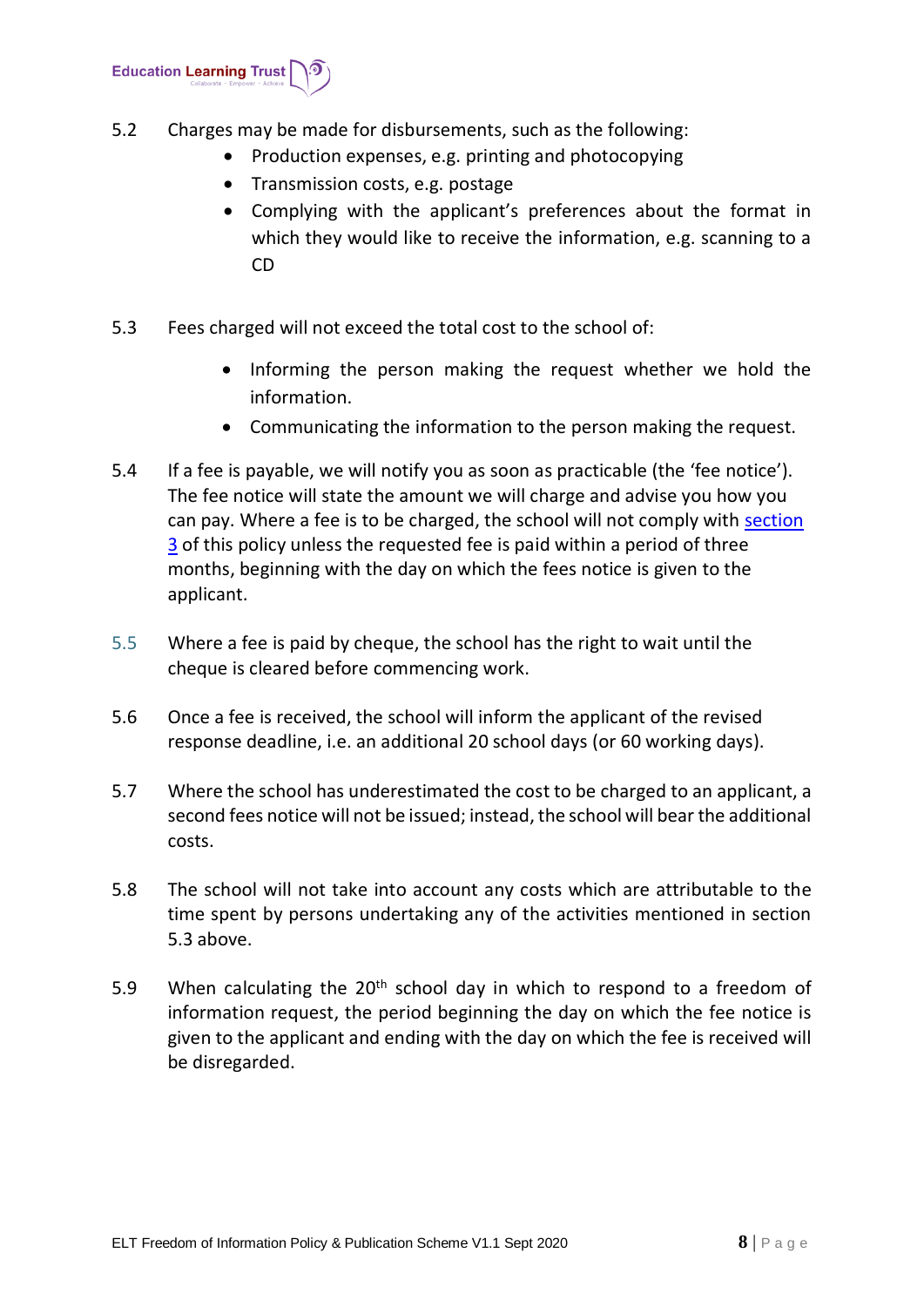

#### <span id="page-8-0"></span>**6. Means of communication**

- 6.1 Where, on making a request for information, the applicant expresses a preference for communication by any one of the following means, the school will, as far as is practicable, give effect to that preference:
	- The provision to the applicant of a copy of the information in permanent form or in another form acceptable to the applicant.
	- The provision to the applicant of a reasonable opportunity to inspect a record containing the information.
	- The provision to the applicant of a digest, or summary of the information, in permanent form or in another form acceptable to the applicant.
- **6.2** Where a preference is not stated by the applicant, the school will communicate by any means which are reasonable under the circumstances. For example, where an applicant uses Twitter to make a request, the school may respond via an alternative medium as Twitter restricts the length of a response.

#### <span id="page-8-1"></span>**7. Providing advice and assistance**

- 7.1 The school will meet its duty to provide advice and assistance, as far as is reasonable, to any person who proposes to make, or has made, requests for information to the school.
- 7.2 The school may offer advice and assistance in the following circumstances:
	- If an individual requests to know what types of information the school holds and the format in which it is available, as well as information on the fees regulations and charging procedures.
	- If a request has been made, but the school is unable to regard it as a valid request due to insufficient information, leading to an inability to identify and locate the information.
	- If a request has been refused, e.g. due to an excessive cost, and it is necessary for the school to assist the individual who has submitted the request.
- 7.3 The school will provide assistance for each individual on a case-by-case basis; examples of how the school will provide assistance include the following: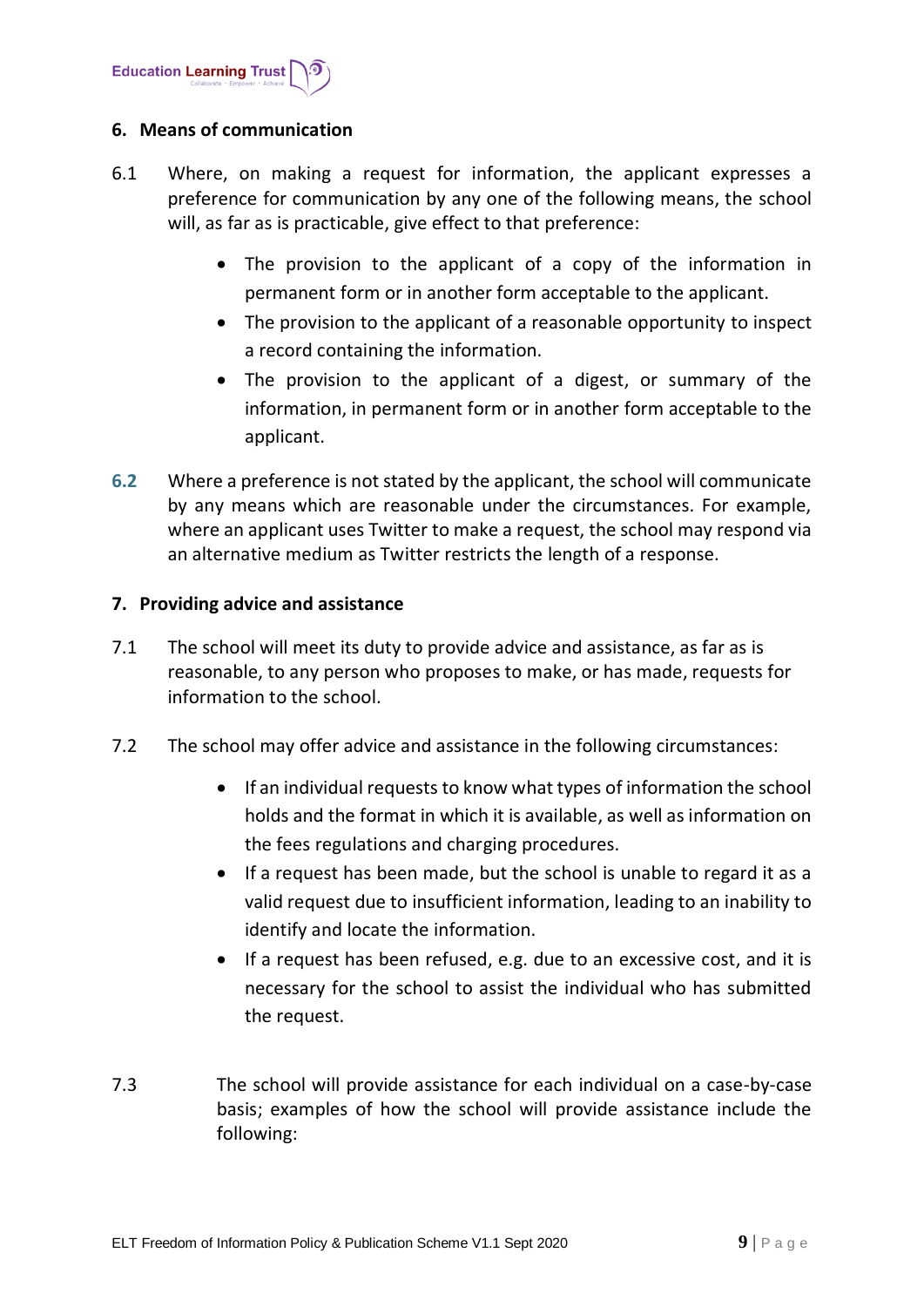

- Informing an applicant of their rights under the Freedom of Information Act 2000
- Assisting an individual in the focus of their request, e.g. by advising of the types of information available within the requested category
- Advising an applicant if information is available elsewhere and how to access this information
- Keeping an applicant informed on the progress of their request
- 7.4 Where the school wishes to ask a different public authority to deal with a request by transferring it to them, this will only be done with the agreement of the applicant.
- 7.5 In order to provide assistance as outlined above, the school will engage in the following good practice procedures:
	- Make early contact with an individual and keep them informed of the process of their request.
	- Accurately record and document all correspondence concerning the clarification and handling of any request.
	- Give consideration to the most appropriate means of contacting the applicant, taking into account their individual circumstances.
	- Discuss with the applicant whether they would prefer to receive the information in an alternative format, in cases where it is not possible to provide the information requested in the manner originally specified.
	- Remain prepared to assist an applicant who has had their request denied due to an exemption.
- 7.6 The school will give particular consideration to what level of assistance is required for an applicant who has difficulty submitting a written request.
- 7.7 In circumstances where an applicant has difficulty submitting a written request, the school will:
	- Make a note of the application over the telephone and then send the note to the applicant to confirm and return – the statutory time limit for a reply would begin here.
	- Direct the individual to a different agency that may be able to assist with framing their request.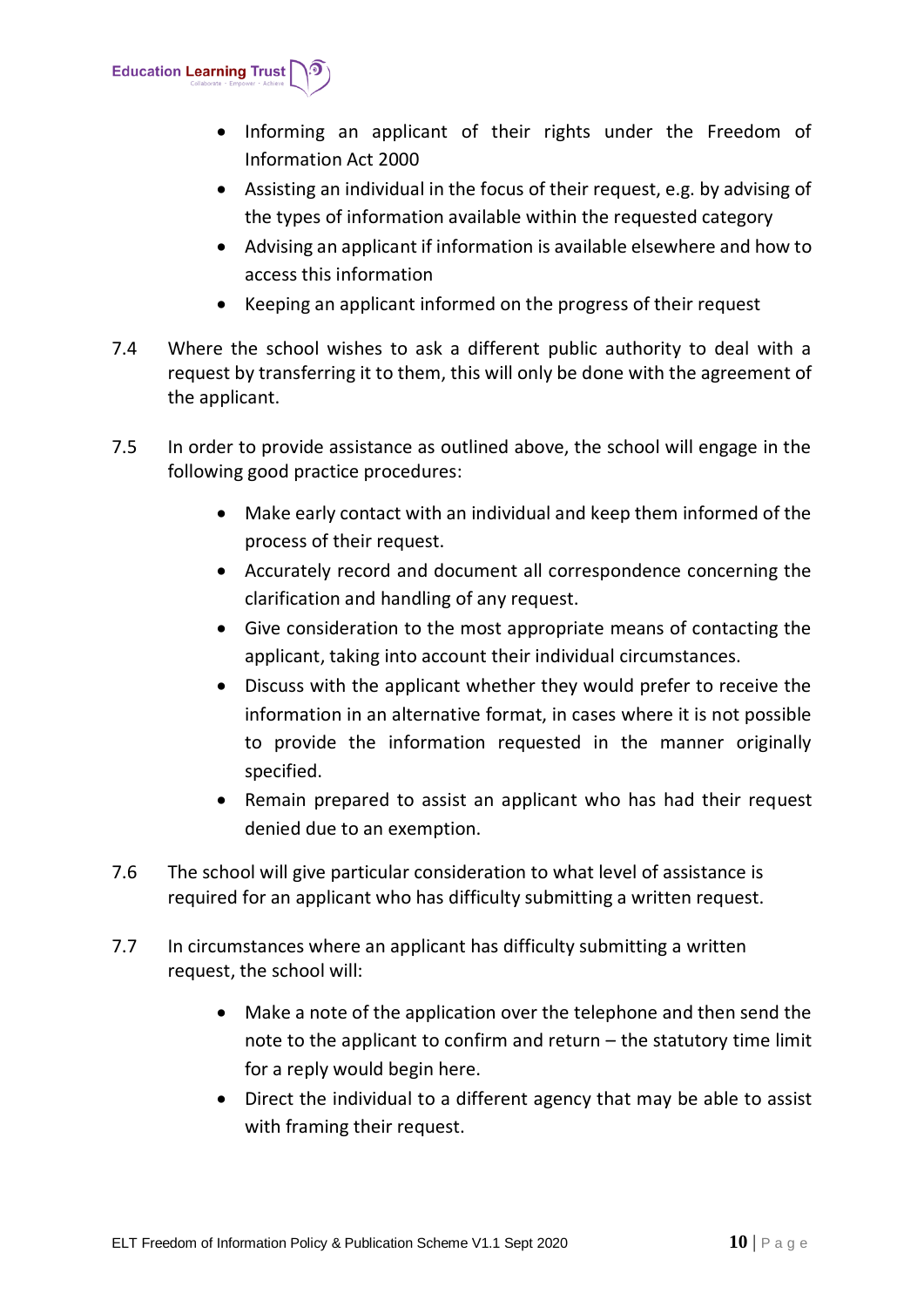

**NB.** This list is not exhaustive, and the school may decide to take additional assistance measures that are appropriate to the case.

- 7.8 Where an applicant's request has been refused either because the information is accessible by other means, or the information is intended for future publication or research, the school, as a matter of good practice, will provide advice and assistance.
- 7.9 The school will advise the applicant how and where information can be obtained, if it is accessible by other means.
- 7.10 Where there is an intention to publish the information in the future, the school will advise the applicant of when this publication is expected.
- 7.11 If the request is not clear, the school will ask for more detail from the applicant in order to identify and locate the relevant information, before providing further advice and assistance.
- 7.12 If the school believes the applicant has not provided their real name, the school will inform the applicant that the request will not be responded to until further information is received from the applicant.
- 7.13 If the school is able to clearly identify the elements of a request, it will respond following usual procedures and will provide advice and assistance for the remainder of the request.
- 7.14 If any additional clarification is needed for the remainder of a request, the school will ensure there is no delay in asking for further information.
- 7.15 Applicants are given two months to provide any requested clarification. If an applicant decides not to follow the school's advice and assistance and fails to provide clarification, the school is under no obligation to contact the applicant again.
- 7.16 If the school is under any doubt that the applicant did not receive the advice and assistance, the school will re-issue it.
- 7.17 The school is not required to provide assistance where an applicant's request is vexatious or repeated, as defined under section 14 of the Freedom of Information Act 2000.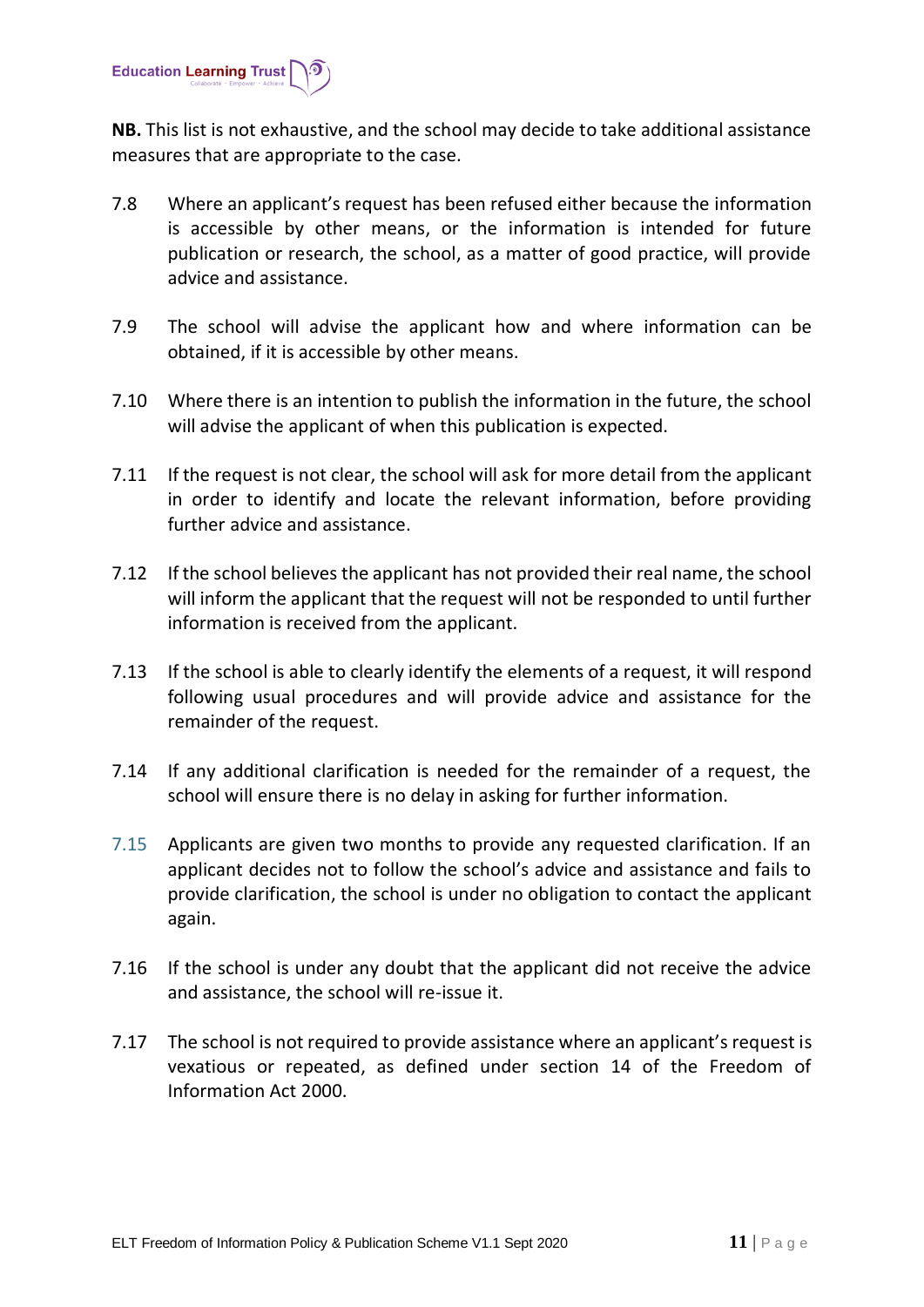

- 7.18 Where the school has already sent a refusal request in relation to a previous vexatious request, the school is not obliged to send another notice for future vexatious requests.
- 7.19 An ongoing evidence log is kept, recording relevant correspondence or behaviour that has been taken into account when a request has been classed as vexatious.
- 7.20 The school is not required to provide information where the cost of complying with a request exceeds the limit outlined in the Freedom of Information Act 2000. In such cases, the school will firstly provide the applicant with advice and assistance to help them reframe or refocus their request with a view of brining it within the cost limit. Then the school will consider whether any information can be provided free of charge if the applicant refuses to pay the fee.
- 7.21 If a request is refined, it will be treated as a new request.
- 7,22 A record will be kept by the headteacher in the school office of all the advice and assistance provided.

#### <span id="page-11-0"></span>**8. Consultation with third parties**

- 8.1 The school may need to consult third parties about information held in scope of a request to consider whether it would be suitable to disclose the information. Situations where third parties may need to be consulted include the following:
	- When requests relate to persons or bodies who are not the applicant and/or the school
	- When the disclosure of information is likely to affect the interests of persons or bodies who are not the applicant or the school
- 8.2 The school will consider if a third party needs to be directly consulted about a request, particularly, for example, if there are contractual obligations that require consultation before information is disclosed.
- 8.3 Third parties will also be consulted where the school is proposing to disclose information relating to them or information that is likely to affect their business or private interests.
- 8.4 The views of third parties will be given appropriate weighting when deciding how to respond to a request. For example, if the third party created or provided the information, they may have a better understanding of its sensitivity.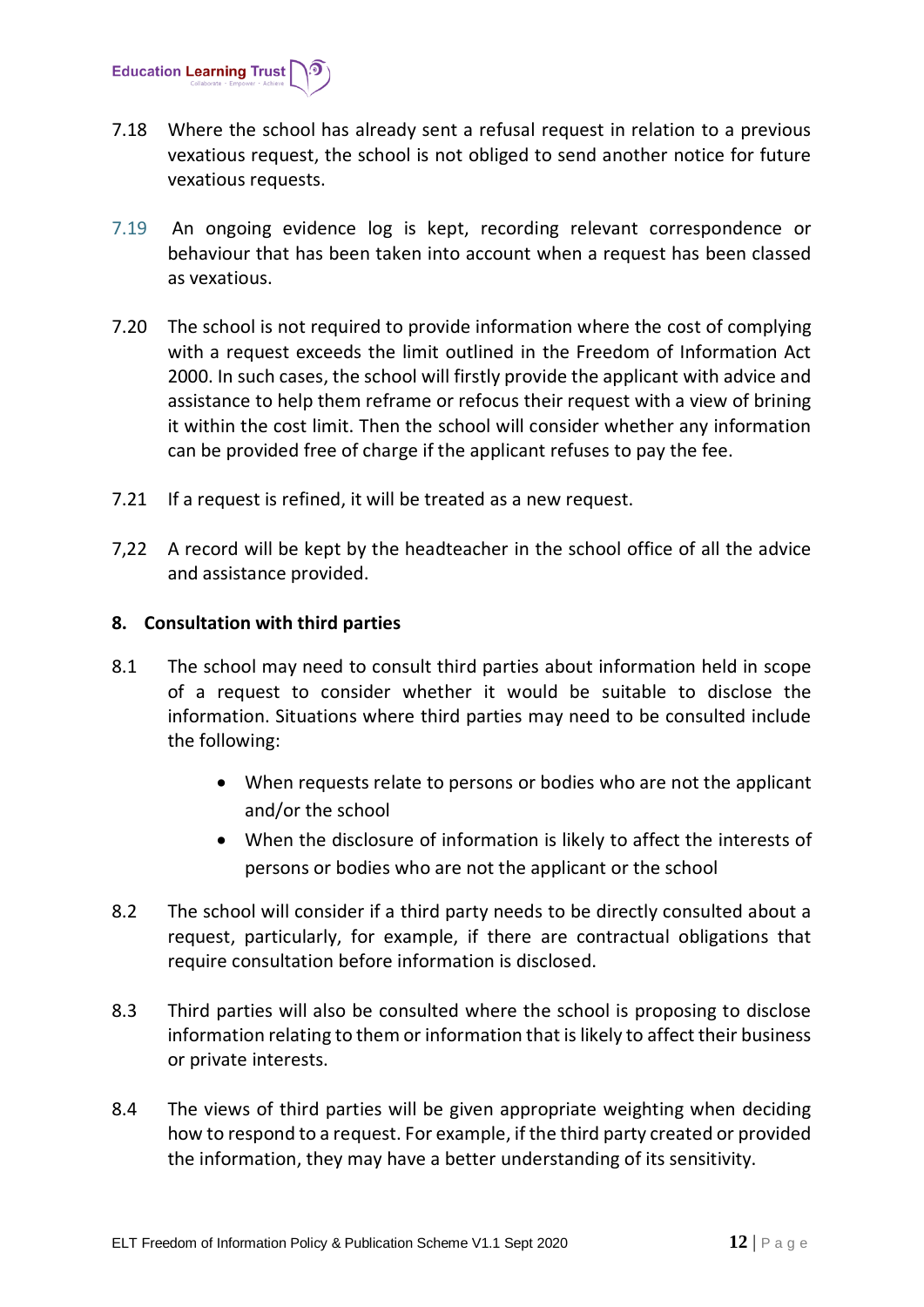**Education Learning Trust** 

- 8.5 It is ultimately the school's decision as to whether information in scope of a request will be released following any relevant consultation.
- 8.6 Where the school decides to release information following consultation with a third party, the third party will be informed in advance that the information is going to be disclosed.
- 8.7 Where the school intends to release information that relates to a large number of third parties, the school will consider whether it would be more appropriate to contact a representative organisation who can express views on behalf of the third parties, rather than contacting each party individually. If no representative organisation exists, the school may also consider only notifying or consulting a sample of the third parties relating to the disclosure.
- 8.8 Decisions made in line with 8.7 will be made on a case-by-case basis.

#### <span id="page-12-0"></span>**9. Internal reviews**

- 9.1 When responding to requests for information, the details of the school's internal review process will be set out, including information about how applicants can request an internal review. Applicants will also be informed of their right to complain to the ICO if they are still dissatisfied following the outcome of the school's internal review.
- 9.2 Requests for an internal review should be made in writing to the school.
- 9.3 For a request for an internal review to be accepted, it must be made within 40 school days from the date the school issued an initial response to the request.
- 9.4 Upon receipt of an application, the school will acknowledge an application and inform the applicant of the intended response date. Responses will usually be delivered within 20 school days of receipt of the application.
- 9.5 If an internal review is complex, requires consultation with third parties or the relevant information is of high volume, the school may need to extend the usual response timeframe. In these cases, the school will inform the applicant and provide an alternative response date. In most cases, the extension will exceed no more than a further 20 school days; however, the actual length of the extension will be decided on a case-by-case basis.
- 9.6 Where clarification is needed from an applicant regarding the review, the normal response period will not begin until clarification is received.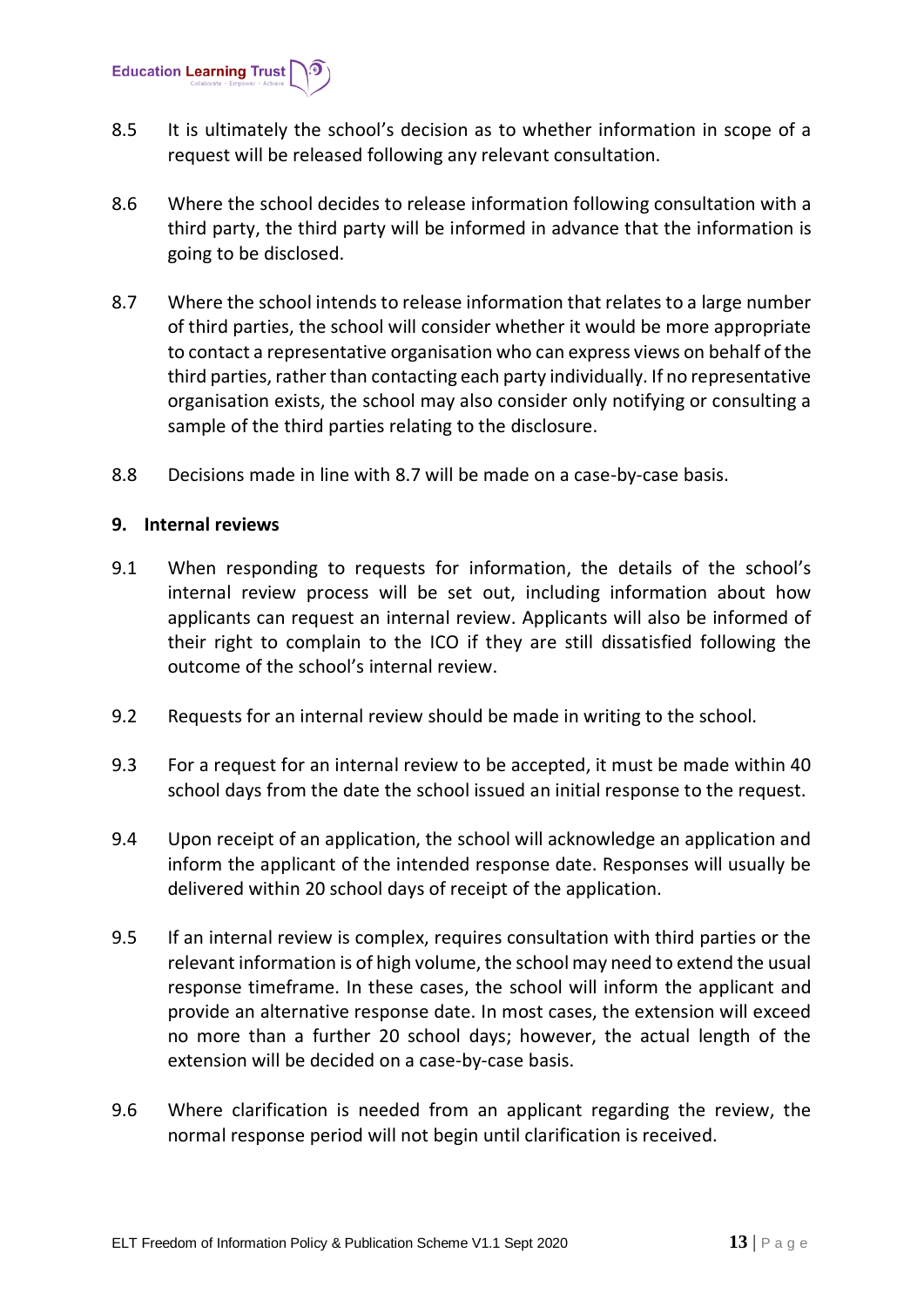

- 9.7 Wherever possible, the review will be undertaken by a different member of staff than the person who took the original decision.
- 9.8 During a review, the school will evaluate the handling of the request; particular attention will be paid to concerns raised by the applicant.
- 9.9 The applicant will be informed of the outcome of the review and a record will be kept of such reviews and the final decision that is made.
- 9.10 If the outcome of the review is to disclose information that was previously withheld, the information will be provided to the applicant at the same time they are informed of the response to the review, where possible. If this is not possible, the applicant will be informed of when the information will be provided.
- 8.11 Within the response to a review, the applicant will be informed again of their right to complain to the ICO on their help line phone number 0303 123 1113.

#### <span id="page-13-0"></span>**10.Publication scheme**

- 10.1 The Education Learning Trust will meet its duty to adopt and maintain a publication scheme which specifies the information which has published on the school website, and whether the information will be available free of charge or on payment. See **Appendix 1** for the ELT publication scheme.
- 10.2 The publication scheme will be reviewed and, where necessary, updated on an annual basis.

#### <span id="page-13-1"></span>**11. Contracts and outsourced services**

- 11.1 The school will make clear what information is held by third party contractors on behalf of the school.
- 11.2 Where a contractor holds information relating to a contract held with the school on behalf of the school, this information is considered in the same way as information held by a public authority and so is subject to the Freedom of Information Act 2000.
- 11.3 When entering into a contract, the school and contractor will agree what information the school will consider to be held by the contractor on behalf of the school, this will be indicated in the contract.
- 11.4 Appropriate arrangements will be put in place for the school to gain access to information held by the contractor on the school's behalf, in the event that a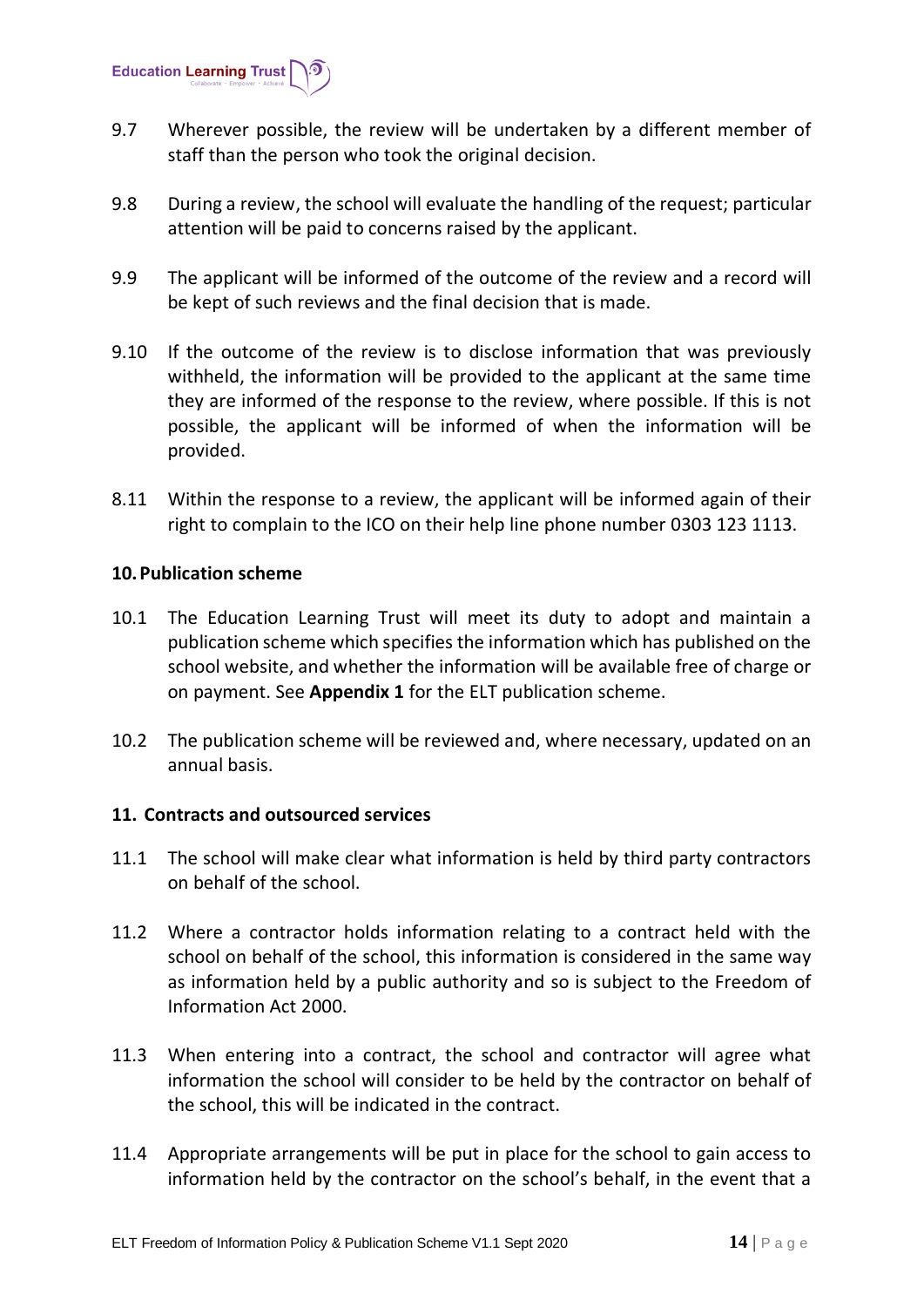

freedom of information request is made. These arrangements will be set out in a contract, and will cover areas including the following:

- How and when the contractor should be approached for information and who the points of contact are
- How quickly information should be provided to the school
- How any disagreement about disclosure between the school and contractor will be addressed
- How requests for internal reviews and appeals to the ICO will be managed
- The contractor's responsibility for maintaining record keeping systems in relation to the information they hold on behalf of the school
- The circumstances under which the school must consult with the contractor about disclosure and the process for doing so
- The types of information which should not be disclosed and the reasons for this confidentiality, where appropriate
- 11.5 In some situations, the school may offer or accept confidentiality arrangements that are not set out within a contract with a third party. The school and the third party will both be aware of the legal limits placed on the enforceability of expectations of confidentiality and the public interest in transparency.
- 11.6 Such expectations outlined in 11.5 will only be created where it is appropriate to do so.
- 11.7 Contractors must comply with requests from the school for access to information they hold on behalf of the school.
- 111.8 Requests for information held by a contractor on behalf of the school will be responded to by the school. If a contractor receives a request, this will be passed onto the school for consideration.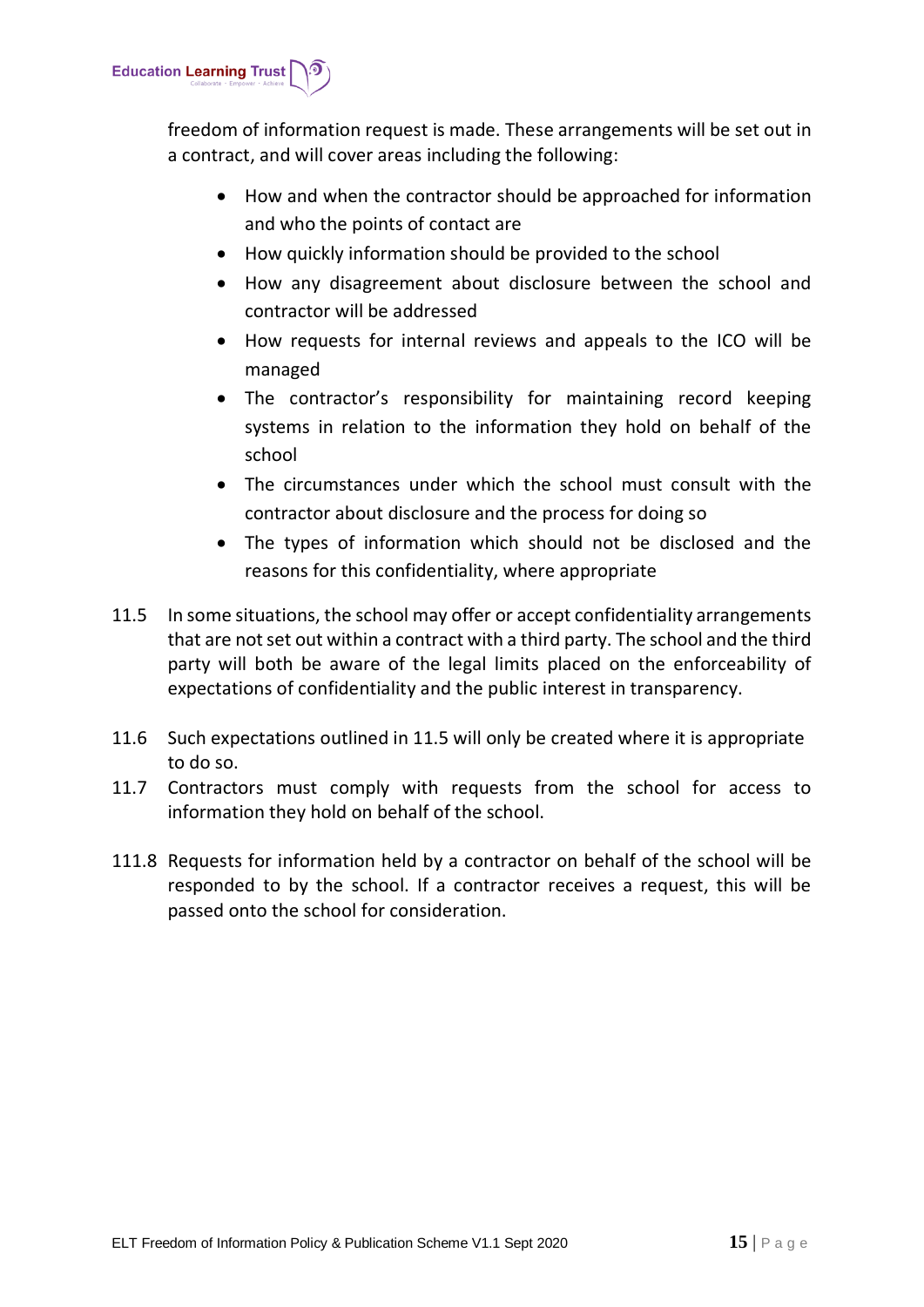

#### <span id="page-15-0"></span>**Appendix 1 - Education Learning Trust Publication Scheme**

This publication scheme has been prepared using the latest information provided by the Information Commissioner and commits the Education Learning Trust to make information available to the public as part of its normal business activities. The information covered is included in the classes of information mentioned below, where this information is held by the schools.

The scheme commits the ELT to;

- To proactively publish or otherwise make available as a matter of routine, information including environmental information, which is held by the Trust/schools and falls within the classifications below.
- To specify the information which is held by the Trust/schools and falls within the classifications below.
- To proactively publish or otherwise make available as a matter of routine, information in line with the statements contained within this scheme.
- To produce and publish the methods by which the specific information is made routinely available so that it can be easily identified and accessed by members of the public.
- To review and update on a regular basis the information the Trust/schools makes available under this scheme.
- To produce a schedule of any fees charged for access to information which is made proactively available.
- To make this publication scheme available to the public.

#### **Classes of Information**

#### **Who we are and what we do.**

Organisational information, locations and contacts, constitutional and legal governance.

#### **What we spend and how we spend it.**

Financial information relating to projected and actual income and expenditure, tendering, procurement and contracts.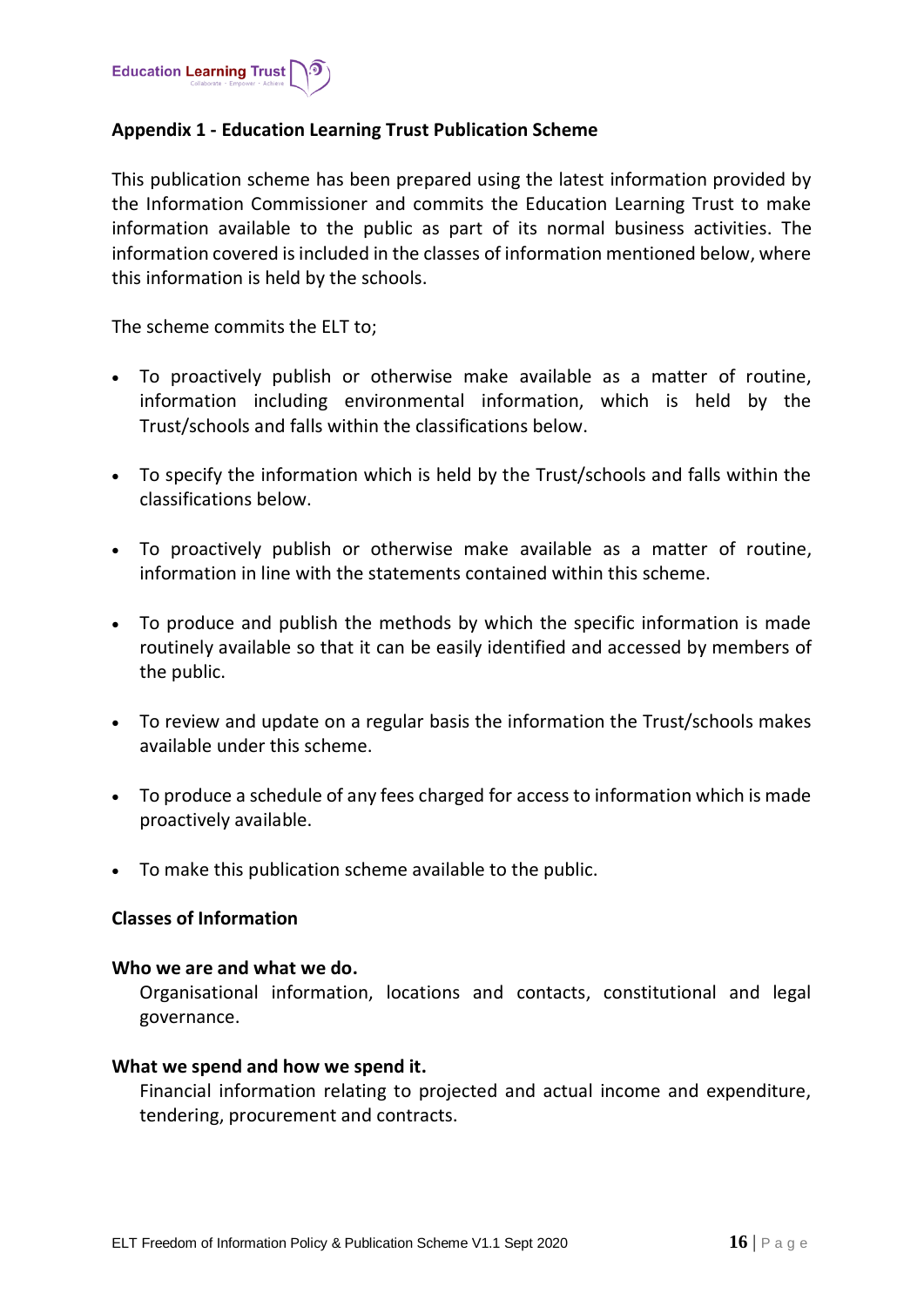

#### **What our priorities are and how we are doing.**

Strategy and performance information, plans, assessments, inspections and reviews.

#### **How we make decisions.**

Policy proposals and decisions. Decision making processes, internal criteria and procedures, consultations.

#### **Our policies and procedures.**

Current written protocols for delivering our functions and responsibilities.

#### **Lists and Registers.**

Information held in registers required by law and other lists and registers relating to the functions of the school.

#### **The Services we Offer.**

Advice and guidance, booklets and leaflets, transactions and media releases. A description of the services offered.

#### **The classes of information will not generally include:**

- Information the disclosure of which is prevented by law, or exempt under the Freedom of Information Act, or is otherwise properly considered to be protected from disclosure.
- Information in draft form.
- Information that is no longer readily available as it is contained in files that have been placed in archive storage, or is difficult to access for similar reasons.

# **The method by which information published under this scheme will be made available**

The school will indicate clearly to the public what information is covered by this scheme and how it can be obtained.

Where it is within the capability of a school, information will be provided on a website. Where it is impracticable to make information available on a website or when an individual does not wish to access the information by the website, the school will indicate how information can be obtained by other means and provide it by those means.

In exceptional circumstances some information may be available only by viewing in person. Where this manner is specified, contact details will be provided. An appointment to view the information will be arranged within a reasonable timescale.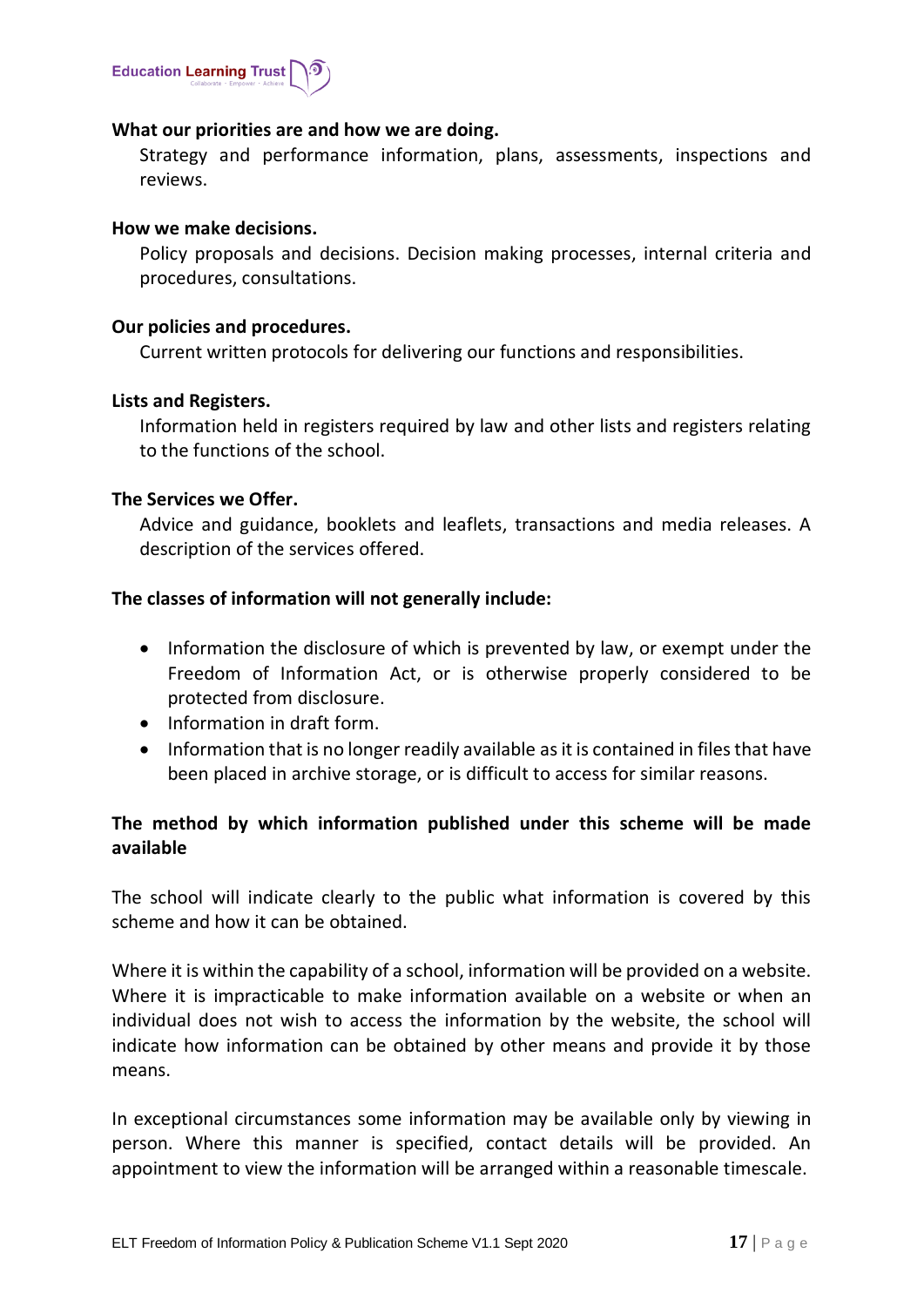

Information will be provided in the language in which it is held or in such other language that is legally required. Where a school is legally required to translate any information, it will do so.

Obligations under disability and discrimination legislation and any other legislation to provide information in other forms and formats will be adhered to when providing information in accordance with this scheme.

To enable us to process your request quickly, please mark correspondence:

#### **"PUBLICATION SCHEME INFORMATION REQUEST"**

#### **Freedom of information requests**

Information that is not covered by this scheme can be requested in writing, where its provision will be considered under the Freedom of Information Act 2000.

To enable us to process freedom of information requests within statutory timeframes, please mark all correspondence:

#### **"FREEDOM OF INFORMATION REQUEST"**

#### **Charges which may be made for Information published under this scheme**

The purpose of this scheme is to make the maximum amount of information readily available at minimum inconvenience and cost to the public.

Material which is published and accessed on a website will be provided free of charge.

Charges may be made for information subject to a charging regime specified by Parliament.

Charges may be made for actual disbursements incurred such as:

- photocopying
- postage and packaging
- the costs directly incurred as a result of viewing information

Where a request is made to re-use all, or part, of a copyrighted dataset, a charge may be made – this will be in accordance with the terms of the Re-use of Public Sector Information Regulations 2015, where applicable, with regulations made under section 11B of the Freedom of Information Act 2000, or with any other statutory powers held by the school.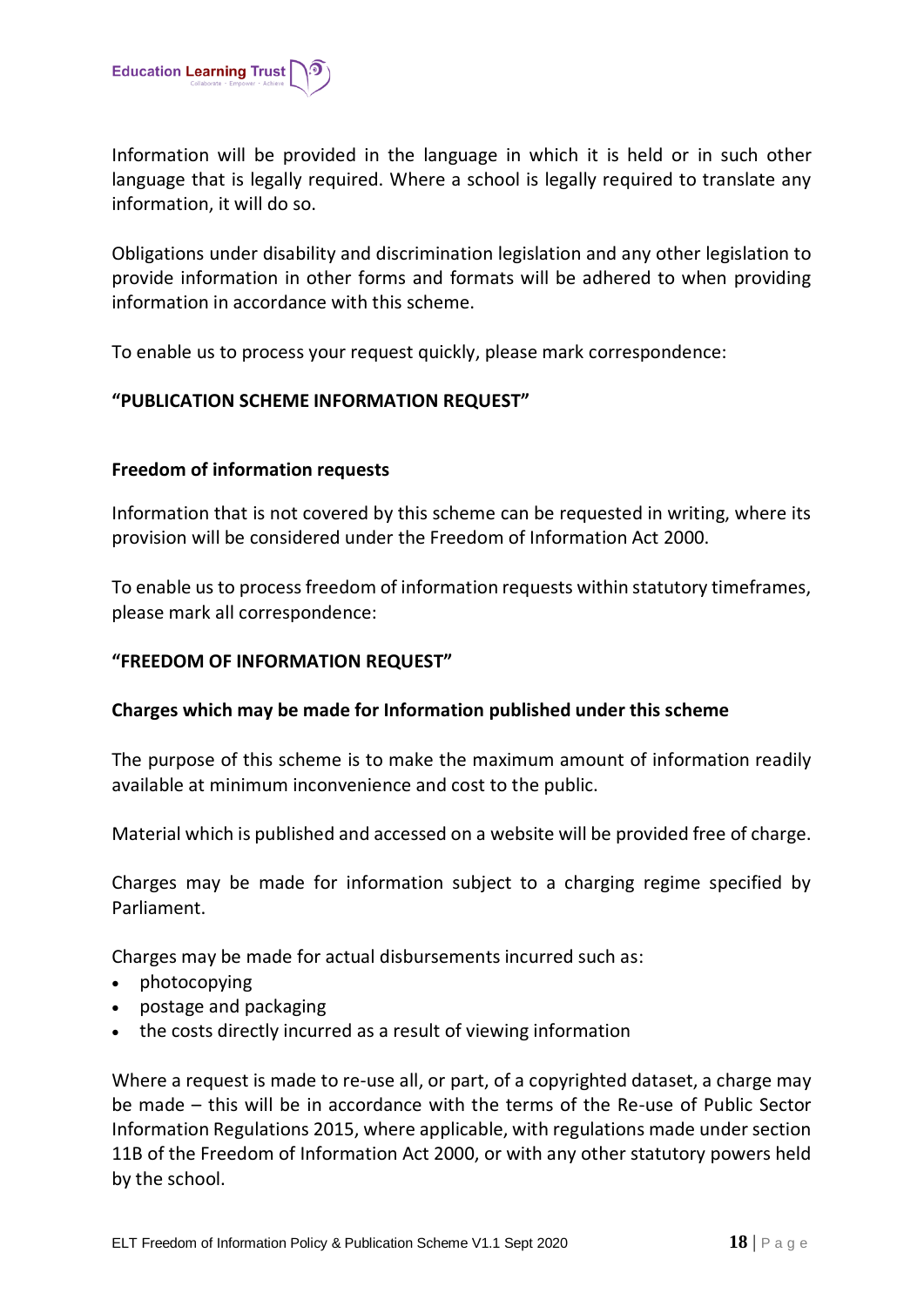

If a charge is to be made, confirmation of the payment due will be given before the information is provided. Payment may be requested prior to provision of the information.

#### **Written Requests**

Information held by a public authority that is not published under this scheme can be requested in writing, when its provision will be considered in accordance with the provisions of the Freedom of Information Act.

#### **Guide to Information**

Schools are expected to make the information outlined below available unless one of the following conditions applies:

- They do not hold the information
- The information is exempt under one of the FOIA exemptions or Environmental Information Regulations 2004 (EIR) exceptions, or its release is prohibited under another statute
- The information is readily and publicly available from an external website (such information may have been provided either by the school or on its behalf); in such cases, the school must provide a direct link to that information
- The information is archived, out of date or otherwise inaccessible
- It would be impractical or resource-intensive to prepare the material for routine release

If this information is only held by another public authority, the school should provide details of where to obtain it.

| <b>Information Published.</b>                                                          | How the information can be obtained                                                                                                | Cost |
|----------------------------------------------------------------------------------------|------------------------------------------------------------------------------------------------------------------------------------|------|
| Class 1 - Who we are and what we do                                                    |                                                                                                                                    |      |
| Who's who in the school                                                                | school website<br>www.meadowbankprimary.com<br>www.gatleyprimary.com.<br>www.bredburygreenprimary.com<br>Hard Copy – school office | Free |
| Who's who on the governing body /<br>Trust board and the basis of their<br>appointment | school website<br>www.meadowbankprimary.com<br>www.gatleyprimary.com.                                                              | Free |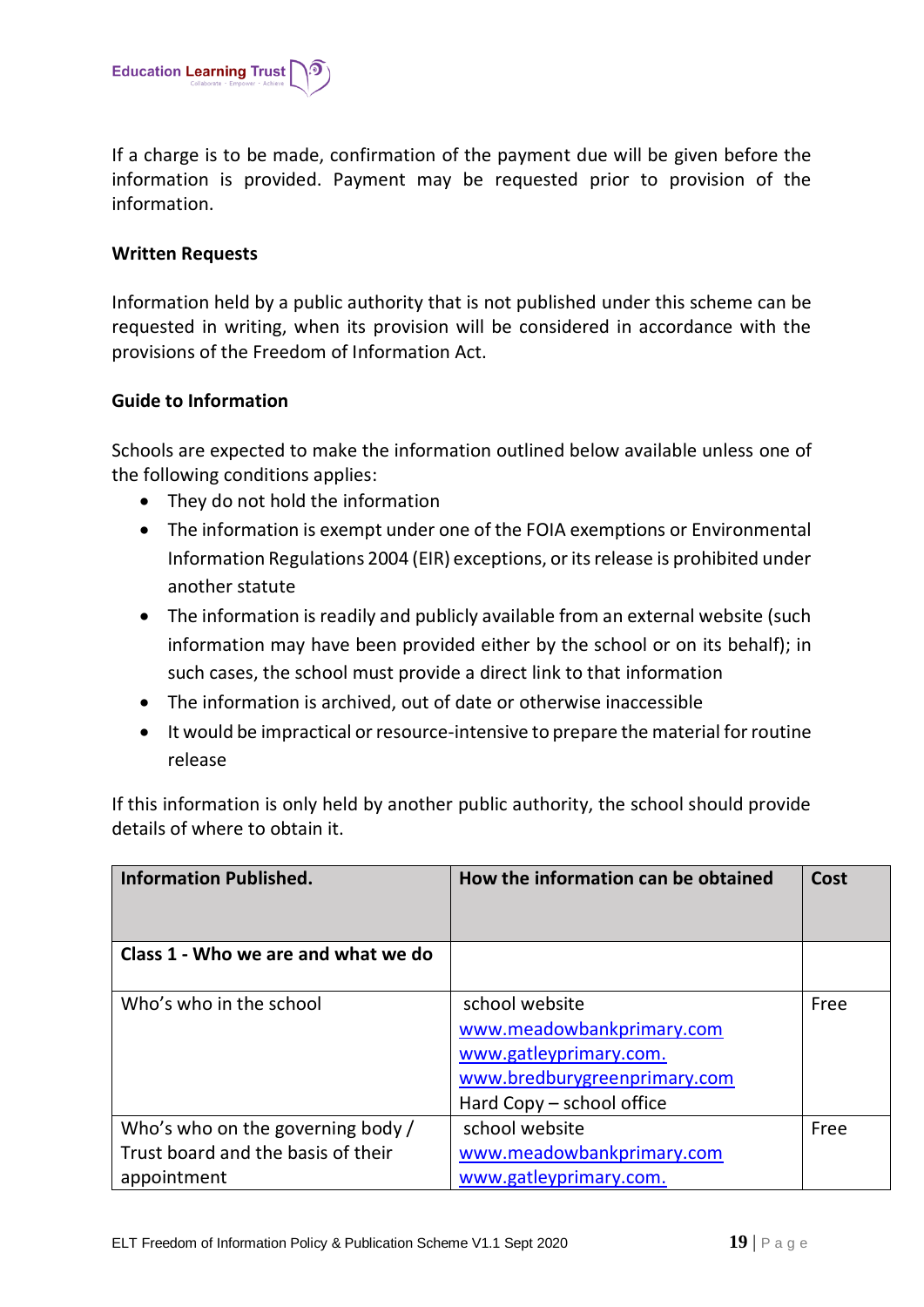

|                                        | www.bredburygreenprimary.com |      |
|----------------------------------------|------------------------------|------|
|                                        | Hard Copy - school office    |      |
| <b>Articles of Association</b>         | school website - ELT section | Free |
|                                        | www.meadowbankprimary.com    |      |
|                                        | www.gatleyprimary.com.       |      |
|                                        | www.bredburygreenprimary.com |      |
|                                        | Hard Copy - school office    |      |
| Contact details for the Headteacher,   | school website               | Free |
| the governing body, Trust board via    | www.meadowbankprimary.com    |      |
| the school (named contacts where       | www.gatleyprimary.com.       |      |
| possible).                             | www.bredburygreenprimary.com |      |
|                                        | Hard Copy - school office    |      |
| School/Trust prospectus                | school website               | Free |
|                                        | www.meadowbankprimary.com    |      |
|                                        | www.gatleyprimary.com.       |      |
|                                        | www.bredburygreenprimary.com |      |
|                                        | Hard Copy - school office    |      |
| <b>Staffing structure</b>              | school website               | Free |
|                                        | www.meadowbankprimary.com    |      |
|                                        | www.gatleyprimary.com.       |      |
|                                        | www.bredburygreenprimary.com |      |
|                                        | Hard Copy - school office    |      |
| School session times and term dates    | school website               | Free |
|                                        | www.meadowbankprimary.com    |      |
|                                        | www.gatleyprimary.com.       |      |
|                                        | www.bredburygreenprimary.com |      |
|                                        | Hard Copy - school office    |      |
| Address of school and contact details, | school website               | Free |
| including email address.               | www.meadowbankprimary.com    |      |
|                                        | www.gatleyprimary.com.       |      |
|                                        | www.bredburygreenprimary.com |      |
|                                        | Hard Copy - school office    |      |
| Class 2 - What we spend and how we     |                              |      |
| spend it                               |                              |      |
| Trust annual budget plans and          | school website - ELT section | Free |
| financial statements                   | www.meadowbankprimary.com    |      |
|                                        | www.gatleyprimary.com.       |      |
|                                        | www.bredburygreenprimary.com |      |
|                                        | Hard Copy - school office    |      |
| Capital funding                        | Hard Copy - School Office    | Free |
| Financial audit reports (FMS)          | Hard Copy - School Office    | Free |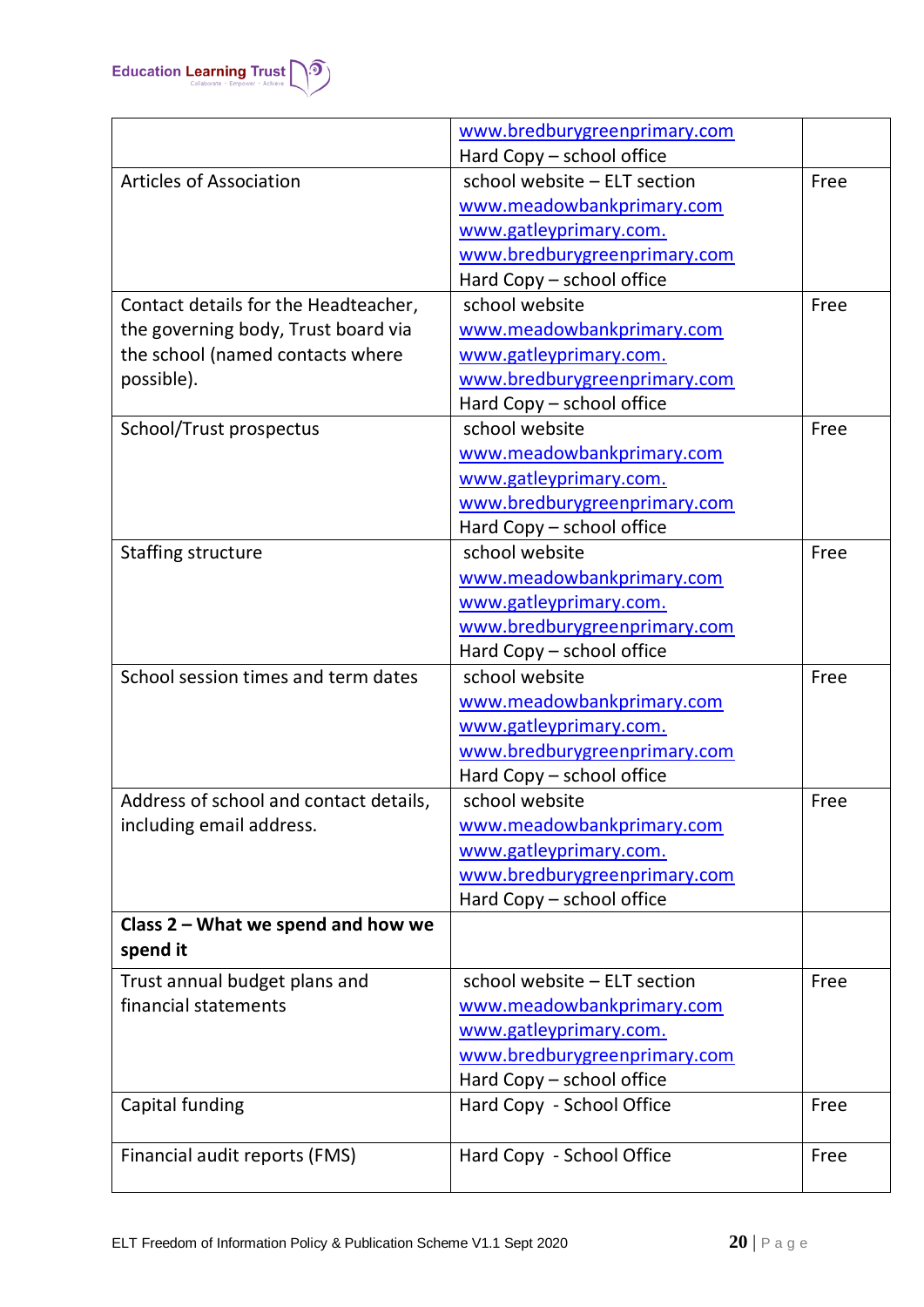

| Details of expenditure items over<br>£5000                                                                                                                                                                                    | Hard Copy - School Office                                                                                                          | Free |
|-------------------------------------------------------------------------------------------------------------------------------------------------------------------------------------------------------------------------------|------------------------------------------------------------------------------------------------------------------------------------|------|
| Procurement and contracts the school<br>has entered into, or information<br>relating to / a link to information held<br>by an organisation which has done so<br>on its behalf (for example, a local<br>authority or diocese). | Hard Copy - School Office                                                                                                          | Free |
| Pay policy                                                                                                                                                                                                                    | Hard Copy - School Office                                                                                                          | Free |
| Staff allowances and expenses that can<br>be incurred or claimed, with totals<br>paid to individual senior staff members<br>by reference to categories.                                                                       | Hard Copy - School Office                                                                                                          | Free |
| Staffing, pay and grading structure.                                                                                                                                                                                          | Hard Copy - School Office                                                                                                          | Free |
| Governors' allowances that can be<br>incurred or claimed and a record of<br>total payments made to individual<br>governors.                                                                                                   | Hard Copy - School Office                                                                                                          | Free |
| Class 3 - What our priorities are and<br>how we are doing                                                                                                                                                                     |                                                                                                                                    |      |
| School profile<br>Performance data supplied to<br>the English Government<br>The latest Ofsted Summary/Full<br>report<br>Post-inspection action plan                                                                           | school website<br>www.meadowbankprimary.com<br>www.gatleyprimary.com.<br>www.bredburygreenprimary.com<br>Hard Copy - school office | Free |
|                                                                                                                                                                                                                               |                                                                                                                                    |      |
| Performance management policy and<br>procedures adopted by the governing<br>body.                                                                                                                                             | Hard Copy – school office                                                                                                          | Free |
| Performance data or a direct link to it                                                                                                                                                                                       | school website<br>www.meadowbankprimary.com<br>www.gatleyprimary.com.<br>www.bredburygreenprimary.com                              | Free |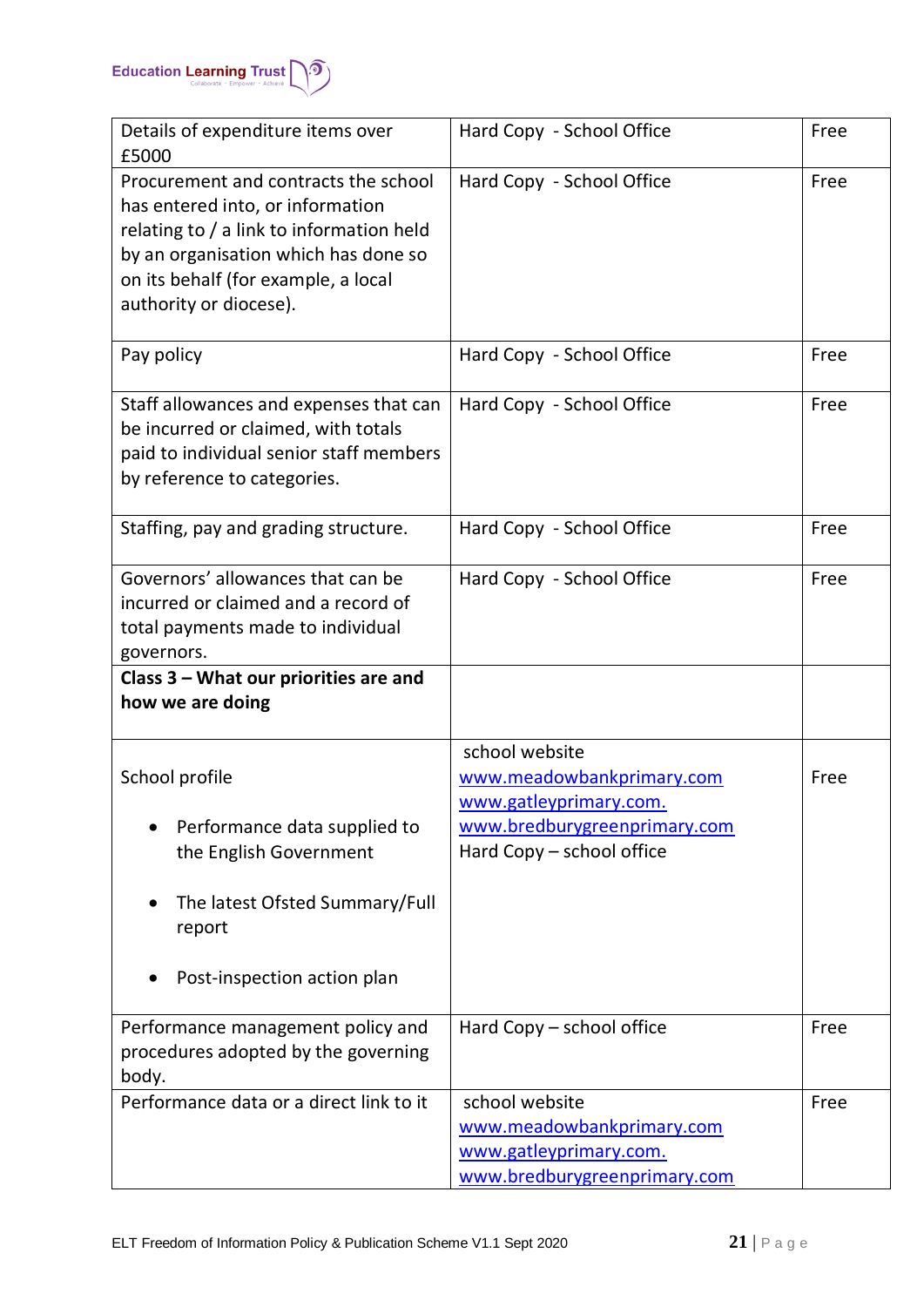

|                                                   | Hard Copy - school office                                            |      |
|---------------------------------------------------|----------------------------------------------------------------------|------|
| The school's future plans; for example,           | Contact the school office in writing or                              | Free |
| proposals for and any consultation on             | email to relevant school:                                            |      |
| the future of the school, such as a               | admin@meadowbank.stockport.sch.uk                                    |      |
| change in status                                  | admin@bgps.org.uk                                                    |      |
|                                                   | office@gatleyprimary.com                                             |      |
| Safeguarding and child protection                 | school website                                                       | Free |
|                                                   | www.meadowbankprimary.com                                            |      |
|                                                   | www.gatleyprimary.com.                                               |      |
|                                                   | www.bredburygreenprimary.com                                         |      |
|                                                   | Hard Copy - school office                                            |      |
| Class 4 - How we make decisions                   |                                                                      |      |
|                                                   |                                                                      |      |
| Admissions policy/decisions (not                  | school website                                                       | Free |
| individual admission decisions)                   | www.meadowbankprimary.com                                            |      |
|                                                   | www.gatleyprimary.com.                                               |      |
|                                                   | www.bredburygreenprimary.com                                         |      |
|                                                   | Hard Copy - school office                                            |      |
| Agendas and minutes of meetings of                | Hard Copy - school office                                            | Free |
| the governing body, Trust board and               | Email attn The Clerk of Governors                                    |      |
| its committees.                                   | office@educationlearningtrust.com                                    |      |
| Class 5 – Our policies and procedures             |                                                                      |      |
|                                                   |                                                                      |      |
| Records management and personal                   | school website                                                       | Free |
| data policies, including:                         | www.meadowbankprimary.com                                            |      |
| Records retention, destruction                    | www.gatleyprimary.com.                                               |      |
| and archive policies                              | www.bredburygreenprimary.com                                         |      |
| Data protection<br>$\bullet$                      | Hard Copy - school office                                            |      |
| Charging regimes and policies.                    | school website                                                       | Free |
|                                                   | www.meadowbankprimary.com                                            |      |
|                                                   | www.gatleyprimary.com.                                               |      |
|                                                   | www.bredburygreenprimary.com                                         |      |
|                                                   | Hard Copy - school office                                            |      |
| Class $6$ – Lists and Registers                   |                                                                      |      |
|                                                   | school website                                                       | Free |
| Curriculum circulars and statutory<br>instruments |                                                                      |      |
|                                                   | www.meadowbankprimary.com                                            |      |
|                                                   | www.gatleyprimary.com.                                               |      |
|                                                   | www.bredburygreenprimary.com                                         |      |
|                                                   | Hard Copy - school office<br>Contact the school office in writing or | Free |
| Disclosure logs                                   | email to relevant school:                                            |      |
|                                                   |                                                                      |      |
|                                                   | admin@meadowbank.stockport.sch.uk                                    |      |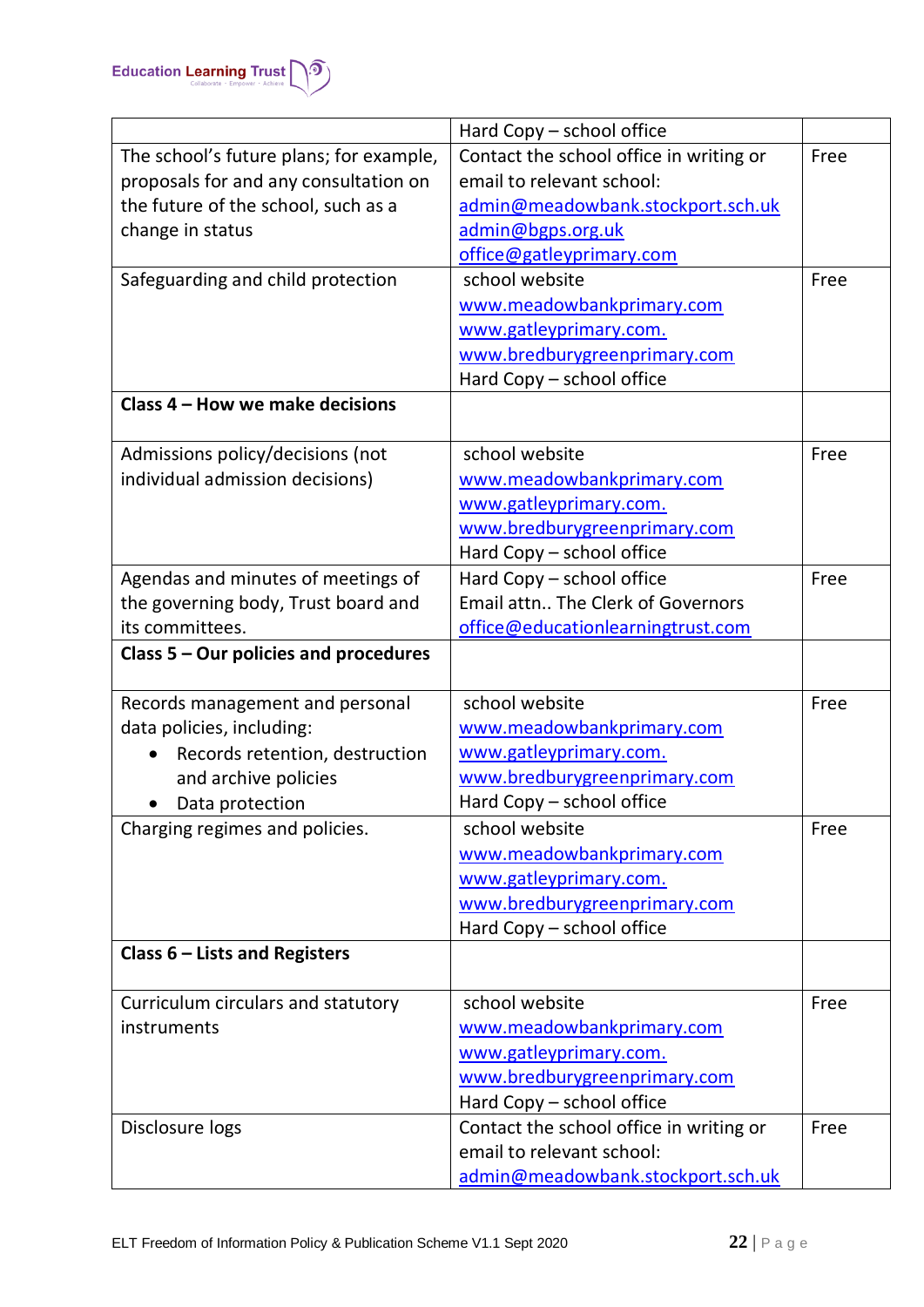

|                                          | admin@bgps.org.uk                       |      |
|------------------------------------------|-----------------------------------------|------|
|                                          | office@gatleyprimary.com                |      |
| Asset register                           | Contact the school office in writing or | Free |
|                                          | email to relevant school:               |      |
|                                          | admin@meadowbank.stockport.sch.uk       |      |
|                                          | admin@bgps.org.uk                       |      |
|                                          | office@gatleyprimary.com                |      |
| Any information the school is currently  | Contact the school office in writing or | Free |
| legally required to hold in publicly     | email to relevant school:               |      |
| available registers                      | admin@meadowbank.stockport.sch.uk       |      |
|                                          | admin@bgps.org.uk                       |      |
|                                          | office@gatleyprimary.com                |      |
|                                          |                                         |      |
| Class 7 - The services we offer          |                                         |      |
|                                          |                                         |      |
| <b>Extra-curricular activities</b>       | Relevant school website                 | Free |
|                                          | www.meadowbankprimary.com               |      |
|                                          | www.gatleyprimary.com.                  |      |
|                                          | www.bredburygreenprimary.com            |      |
|                                          | Hard Copy - school office               |      |
| Out of school clubs                      | school website                          | Free |
|                                          | www.meadowbankprimary.com               |      |
|                                          | www.gatleyprimary.com.                  |      |
|                                          | www.bredburygreenprimary.com            |      |
|                                          | Hard Copy - school office               |      |
| Services for which the school is         | school website                          | Free |
| entitled to recover a fee, together with | www.meadowbankprimary.com               |      |
| those fees                               | www.gatleyprimary.com.                  |      |
|                                          | www.bredburygreenprimary.com            |      |
|                                          | Hard Copy - school office               |      |
| School and Trust publications, leaflets, | school website                          | Free |
| books and newsletters                    | www.meadowbankprimary.com               |      |
|                                          | www.gatleyprimary.com.                  |      |
|                                          | www.bredburygreenprimary.com            |      |
|                                          | Hard Copy - school office               |      |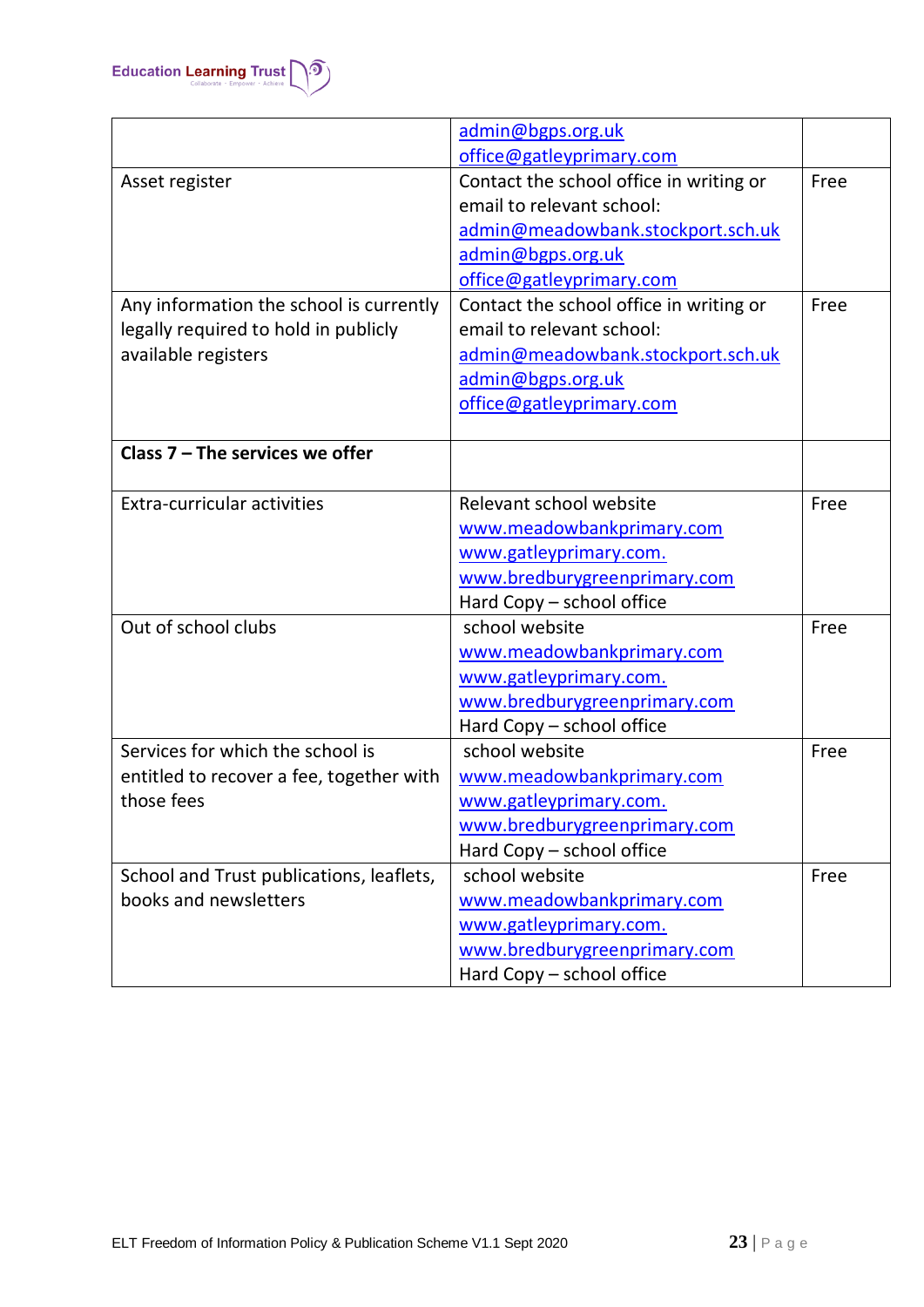

# <span id="page-23-0"></span>**Appendix 2 Schedule of Charges**

| <b>TYPE OF CHARGE</b><br><b>DESCRIPTION</b>   |                                                                                                            | <b>BASIS OF CHARGE</b>                                                                     |  |
|-----------------------------------------------|------------------------------------------------------------------------------------------------------------|--------------------------------------------------------------------------------------------|--|
| <b>Disbursement costs</b>                     | Published Information & FOI:<br>Photocopying/printing $\omega$ 0p per sheet (black &<br>white)             | Free of charge                                                                             |  |
|                                               | Published Information & FOI:<br>Photocopying/printing $@$ Op per sheet (colour)                            | Free of charge                                                                             |  |
|                                               | <b>Published Information:</b><br>Postage posted 2 <sup>nd</sup> class.                                     | Free of charge                                                                             |  |
|                                               | <b>FOI Request:</b><br>Registered delivery or requester to collect<br>from school office and sign receipt. | Cost of secure<br>postage                                                                  |  |
| <b>FOI Requests -</b><br><b>Statutory Fee</b> | If there is a charge it will be disclosed before<br>the request is fulfilled.                              | In accordance with<br>the relevant<br>legislation.                                         |  |
| <b>FOI Requests</b><br><b>Charges</b>         | Refer to section 4.2 Appropriate Limit &<br>Section 5.0 Charging Fees.                                     | In accordance with<br>time it will take to<br>fulfil request to a<br>maximum of<br>£450.00 |  |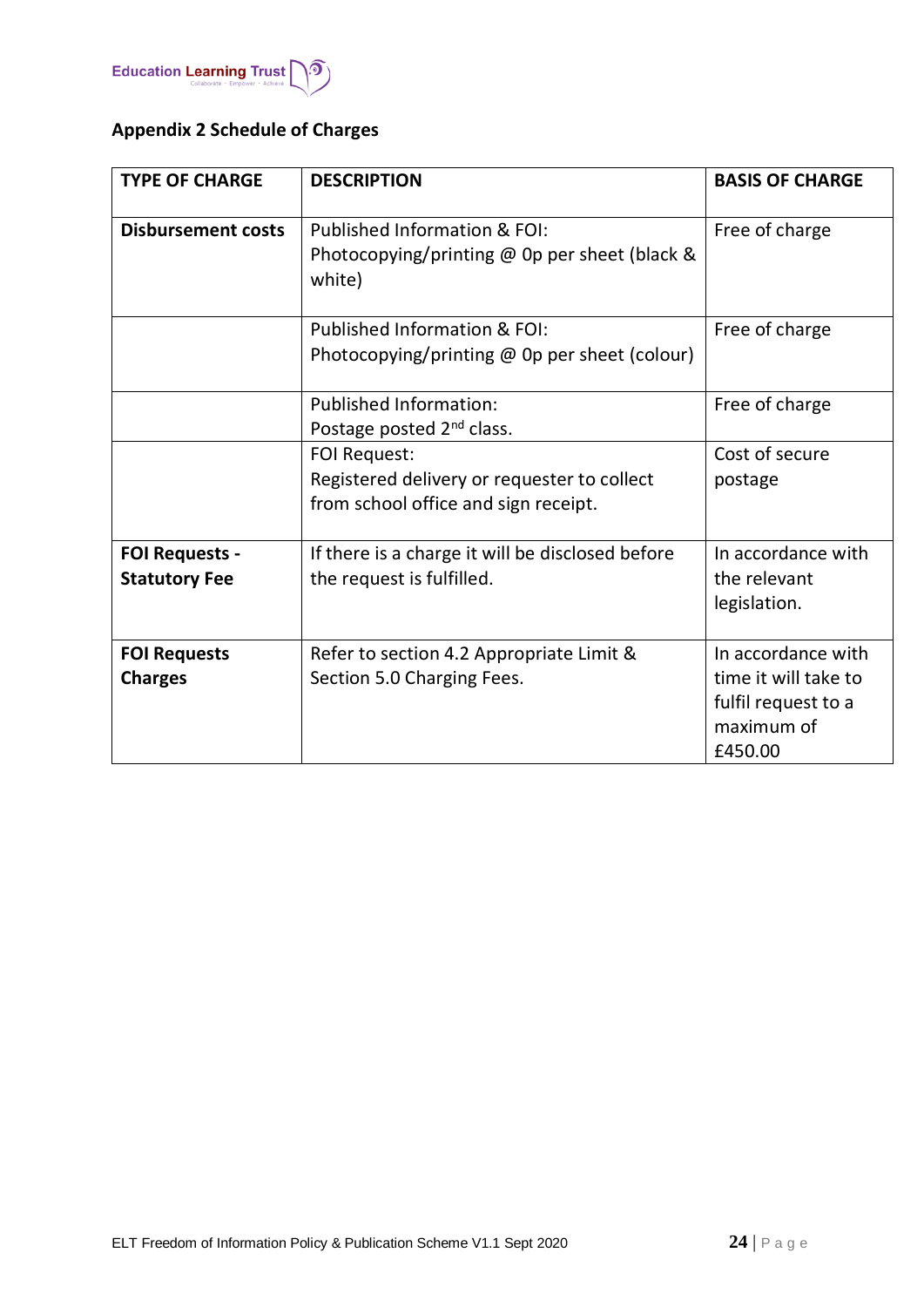



<span id="page-24-0"></span>**Appendix 3 - ICO Freedom Off Information Request Flowchart**

27 November 2012 v1.0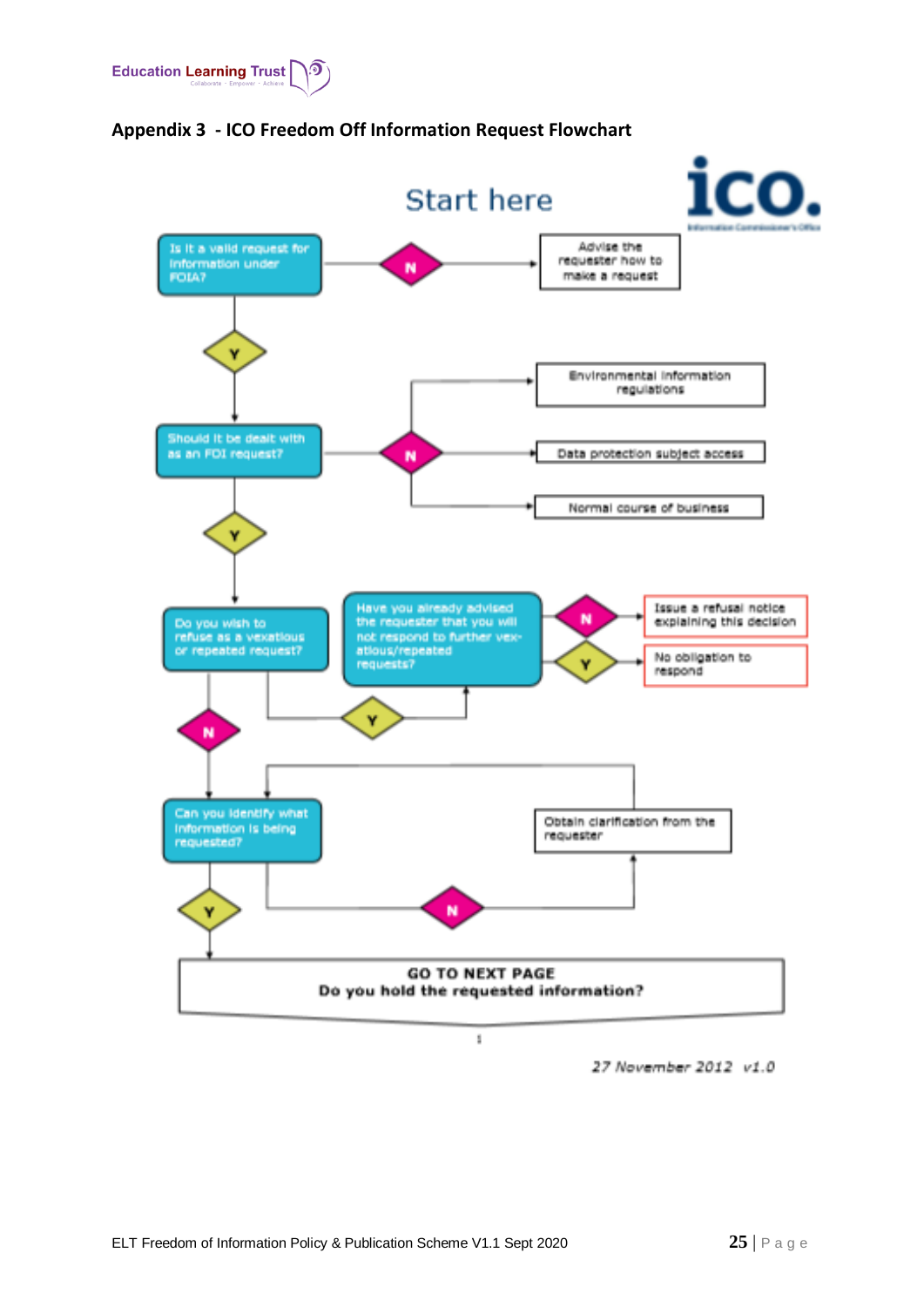

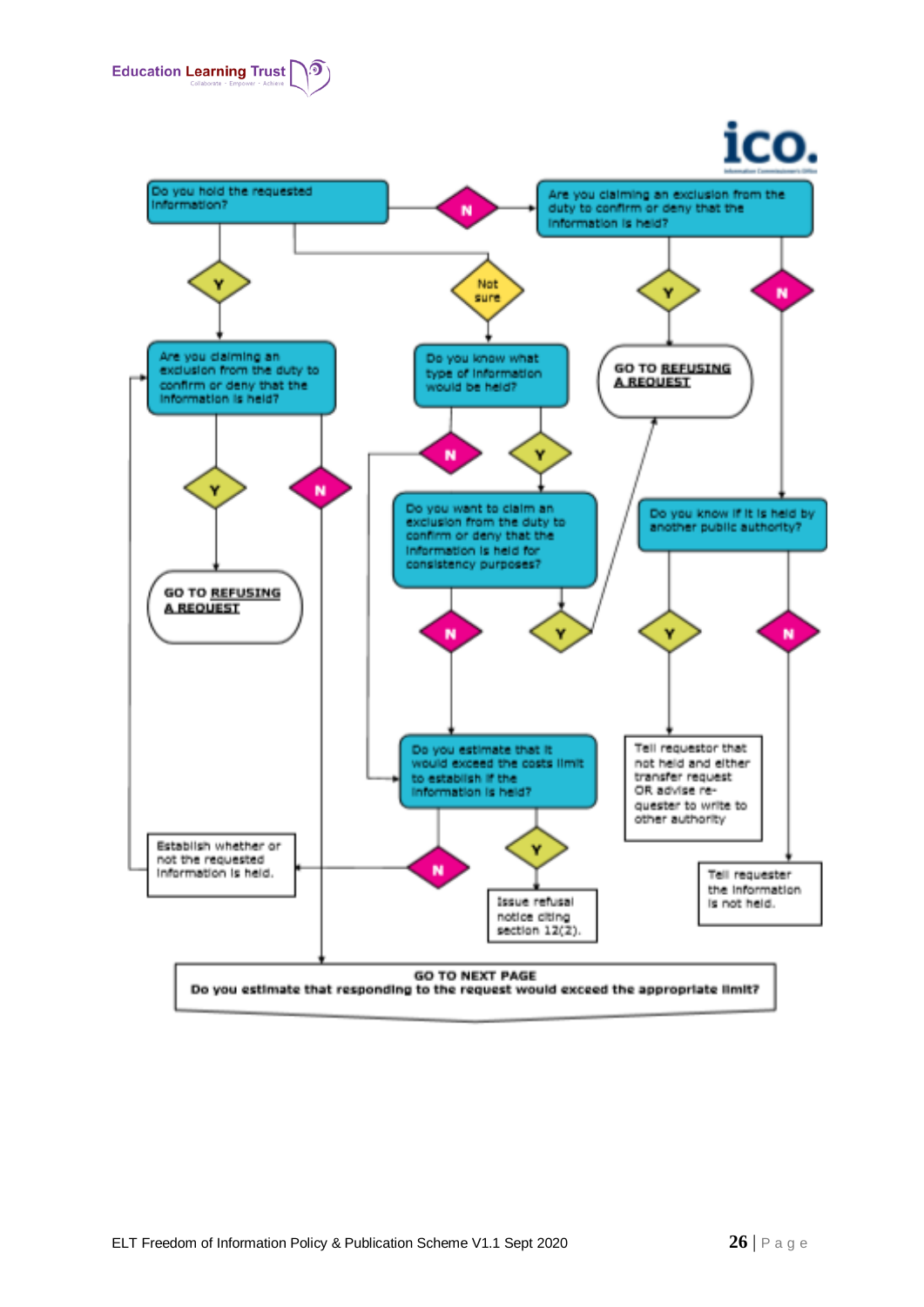



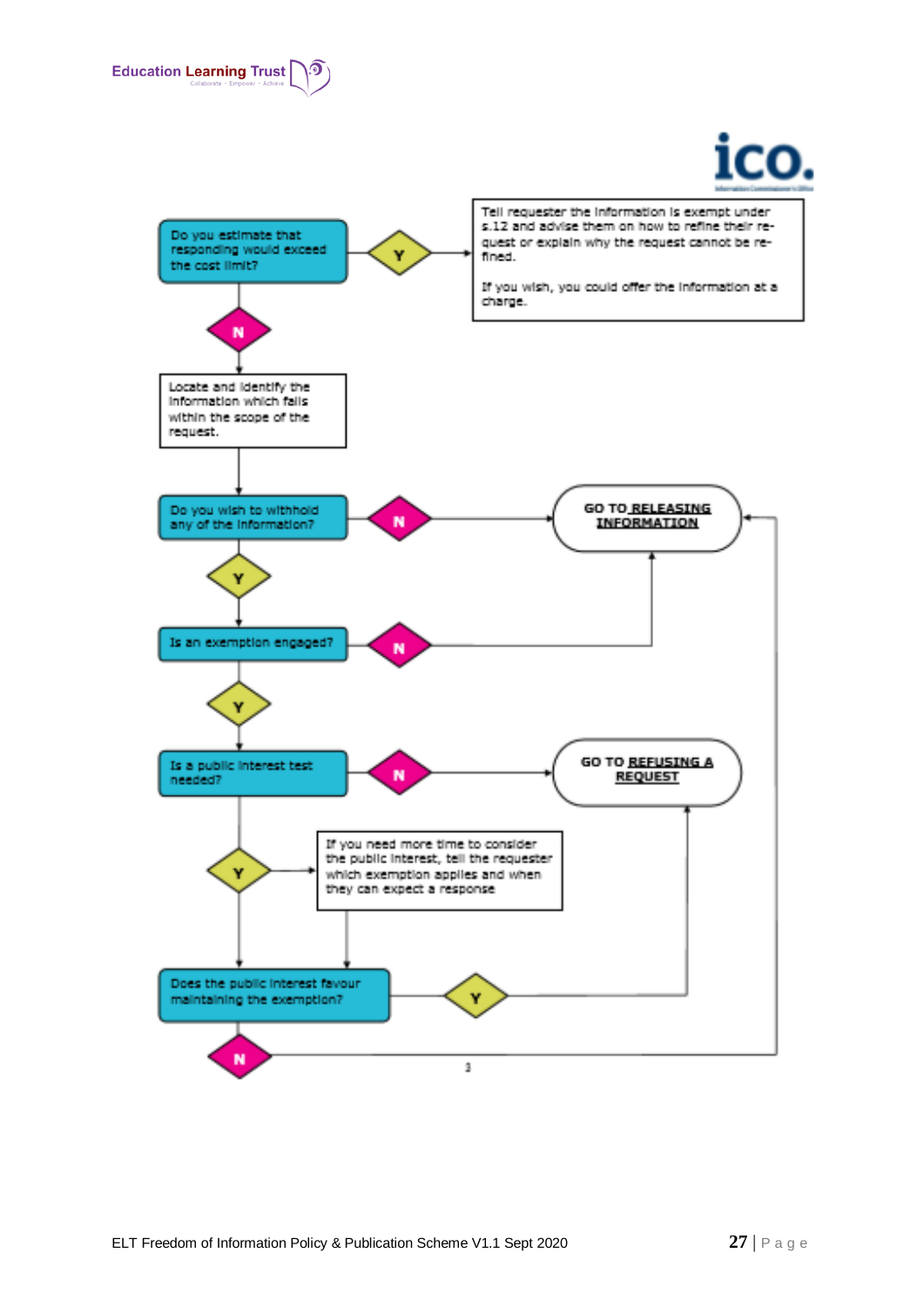